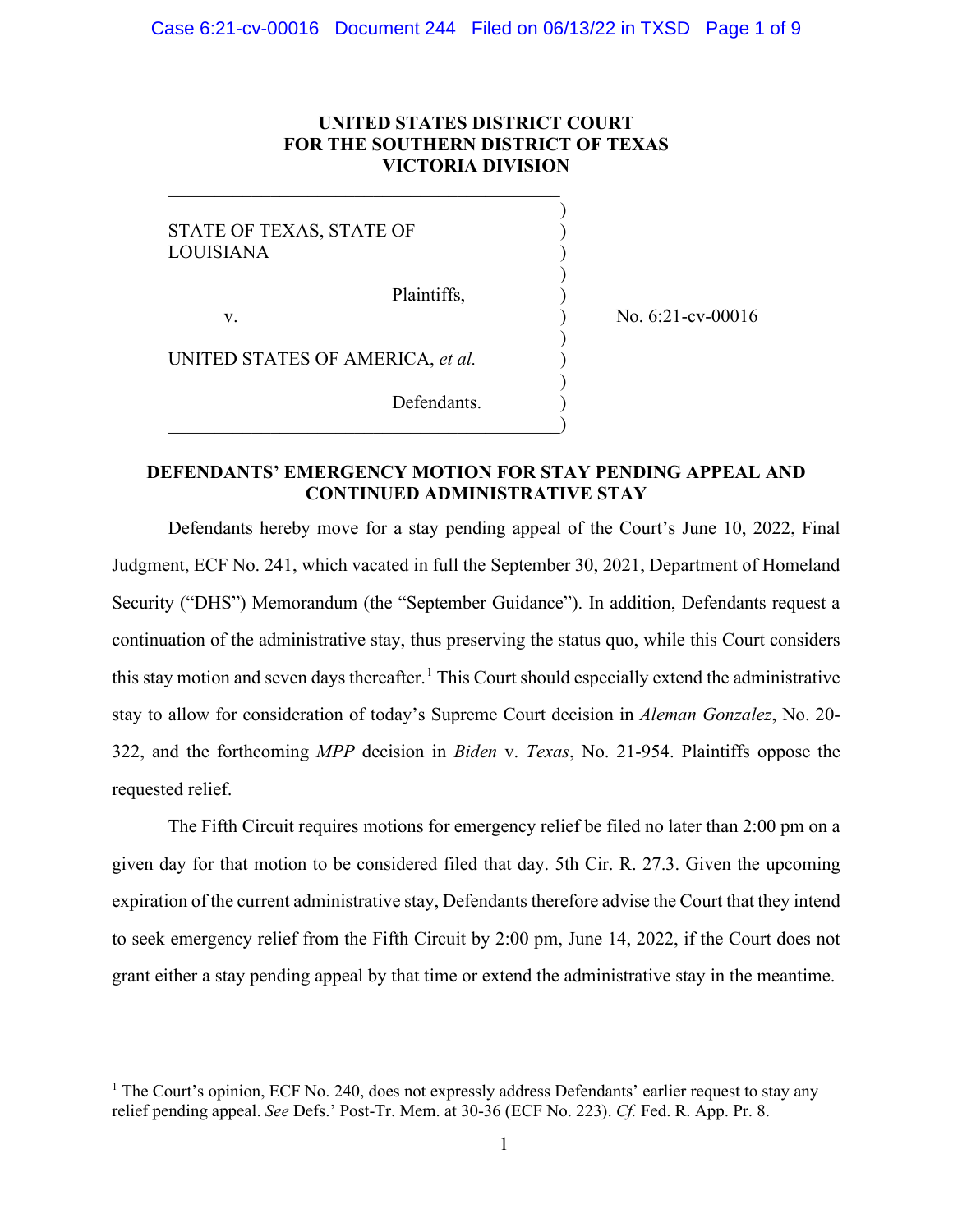### Case 6:21-cv-00016 Document 244 Filed on 06/13/22 in TXSD Page 2 of 9

A stay of this Court's judgment is warranted, for multiple reasons. Most courts, including all Courts of Appeal, that have addressed the merits of related challenges reached different legal conclusions than this Court. *Arizona v. Biden*, 31 F.4th 469 (6th Cir. 2022); *Texas v. United States*, 14 F.4th 332, 338-39, *vacated*, 24 F.4th 407 (5th Cir. 2021); *Florida v. United States*, No. 8:21- CV-541-CEH, 2021 WL 1985058 (M.D. Fla. May 18, 2021); *Arizona v. U.S. Dep't of Homeland Sec.*, No. CV-21-00186-PHX-SRB, 2021 WL 2787930 (D. Ariz. June 30, 2021); *Arizona v. United States*, Case No. 21-16118 (9th Cir. Sept. 3, 2021); *but see Arizona v. Biden*, No. 3:21-CV-314, 2022 WL 839672 (S.D. Ohio Mar. 22, 2022) (injunction stayed by Sixth Circuit).

Moreover, this Court's impending vacatur of the September Guidance will interfere with the orderly review of this policy across the judiciary, resolving—on a nationwide basis—the important legal issues involved even though other Courts are opining on those same issues. This Court issued its opinion the same day that the Sixth Court heard oral argument on the merits of an appeal of a nationwide preliminary injunction of the policy by another lower court—which the Sixth Circuit stayed—and the Sixth Circuit has publicly suggested it would "strive to" issue a decision by early July. *Arizona*, 31 F.4th at 483. Absent a stay, the September Guidance will be vacated even if the Sixth Circuit finds that the guidance constitutes a proper exercise of DHS's discretion. As a matter of judicial restraint, this Court should stay its final judgment and allow both the Sixth Circuit and the Fifth Circuit to give due consideration to the legal issues involved before DHS personnel must cease operating under guidance that was issued more than eight months ago and took effect more than six months ago.

At minimum, an extension of the administrative stay is warranted to ensure that the Fifth Circuit can rule on any stay motion filed by Defendants before DHS must comply with the Court's vacatur order. Otherwise, DHS may be placed in a position where, if the Fifth Circuit grants an administrative stay *after* the Court's administrative stay expires, DHS suffers a whipsaw effect where it momentarily complies with the Court's vacatur order, only to revert to the September Guidance shortly thereafter. Considering the current Friday expiration of the administrative stay, Defendants request that the Court extend the administrative stay while it considers this stay motion,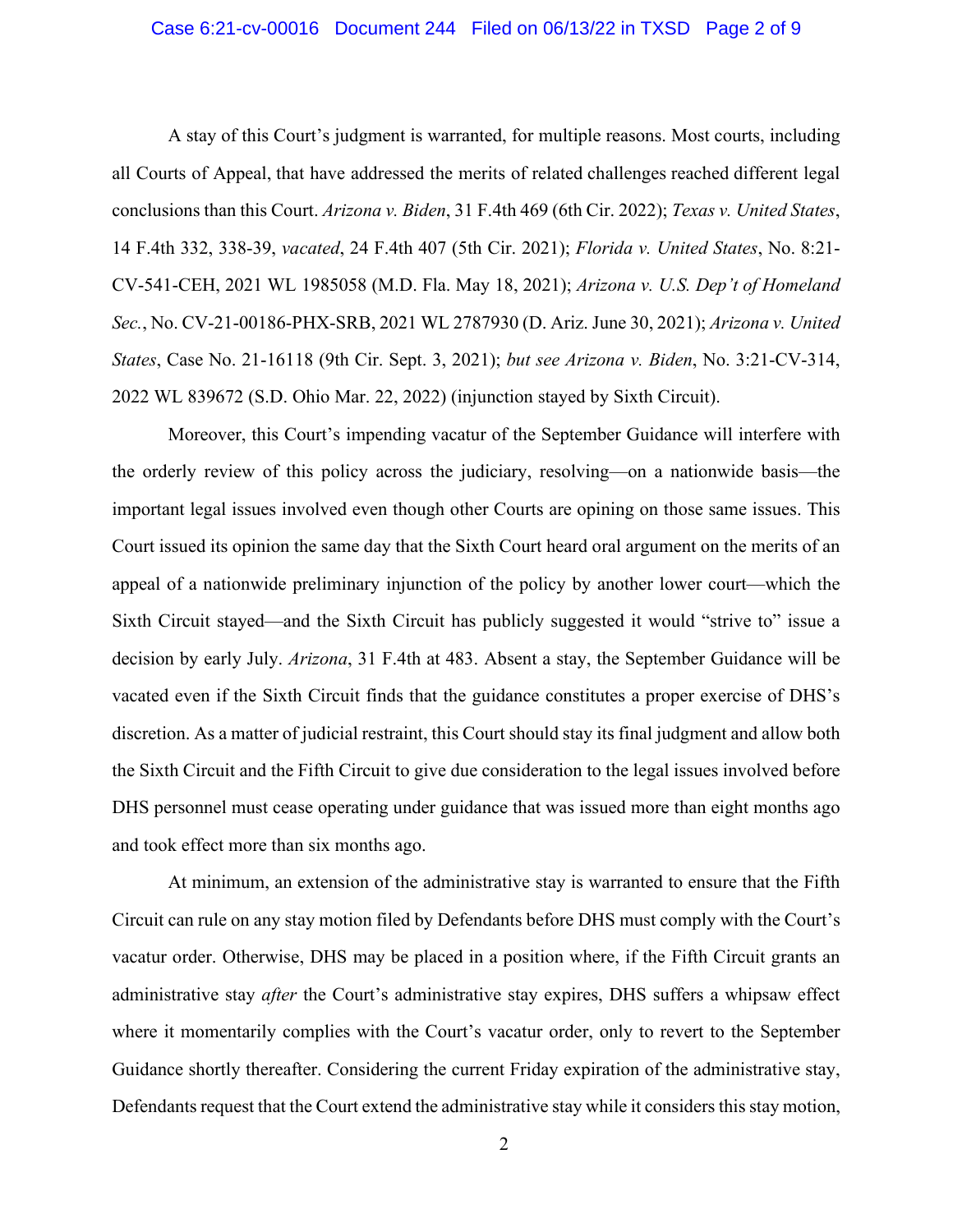### Case 6:21-cv-00016 Document 244 Filed on 06/13/22 in TXSD Page 3 of 9

including the evidence in the declaration of Daniel Bible, and for an additional seven days after ruling on this motion if the Court denies the stay motion. *See Arizona v. Biden*, No. 22-3272, Dkt. 22-2 (6th Cir. Apr. 8, 2022) (granting administrative stay while it considered appeal of preliminary injunction of September Guidance) (purpose of administrative stay is to "preserve the status quo and provide [the court] with the opportunity to give 'reasoned consideration'" to stay motion) (collecting cases).

This Court should also extend the administrative stay pending consideration of today's Supreme Court's decision in *Garland v. Aleman Gonzalez*, No. 20-322, and the forthcoming *MPP* decision in *Biden* v. *Texas*, No. 21-954, which is expected within weeks. In *Aleman Gonzalez*, the Supreme Court held that  $8 \text{ U.S.C.} \$   $\frac{1252(f)(1)}{2}$ , which restricts the "authority to enjoin or restrain the operation of" §§ 1221–1232, "generally prohibits lower courts from entering injunctions that order federal officials to take or to refrain from taking actions to enforce, implement, or otherwise carry out the specified statutory provisions." *Garland v. Aleman Gonzalez*, No. 20-322, 596 U.S. --, slip op. at 5 (2022). In so doing, the Court squarely held that  $\S 1252(f)(1)$  applies where, as here, plaintiffs allege that "the Government [i]s misinterpreting and misapplying a covered statutory provision." *Id.* at 9.

*Aleman Gonzalez* involved an injunction rather than vacatur under the APA, but the Court's reasoning about  $\S 1252(f)(1)$  applies equally to vacatur. Because vacatur prohibits an agency from giving effect to the vacated rule, a court "enjoin[s] or restrain[s] the operation of" the covered statutory provisions when it vacates a rule implementing those provisions. 8 U.S.C.  $\S$  1252(f)(1); *see Aleman Gonzalez*, slip op. at 4. And any argument that  $\S 1252(f)(1)$  is limited to injunctions alone is inconsistent with Congress's use of the disjunctive "enjoin *or* restrain." *See id.* (discussing the meaning of "restrain").

The INA and the APA both make clear that the APA's remedial authorities give way to the specific remedial limitations in  $\S$  1252(f)(1). The INA makes those limitations applicable "[r]egardless of the nature of the action or claim or of the identity of the [plaintiff]," and it expressly withdraws "jurisdiction" to enter the prohibited remedies. 8 U.S.C. § 1252(f)(1). The APA is not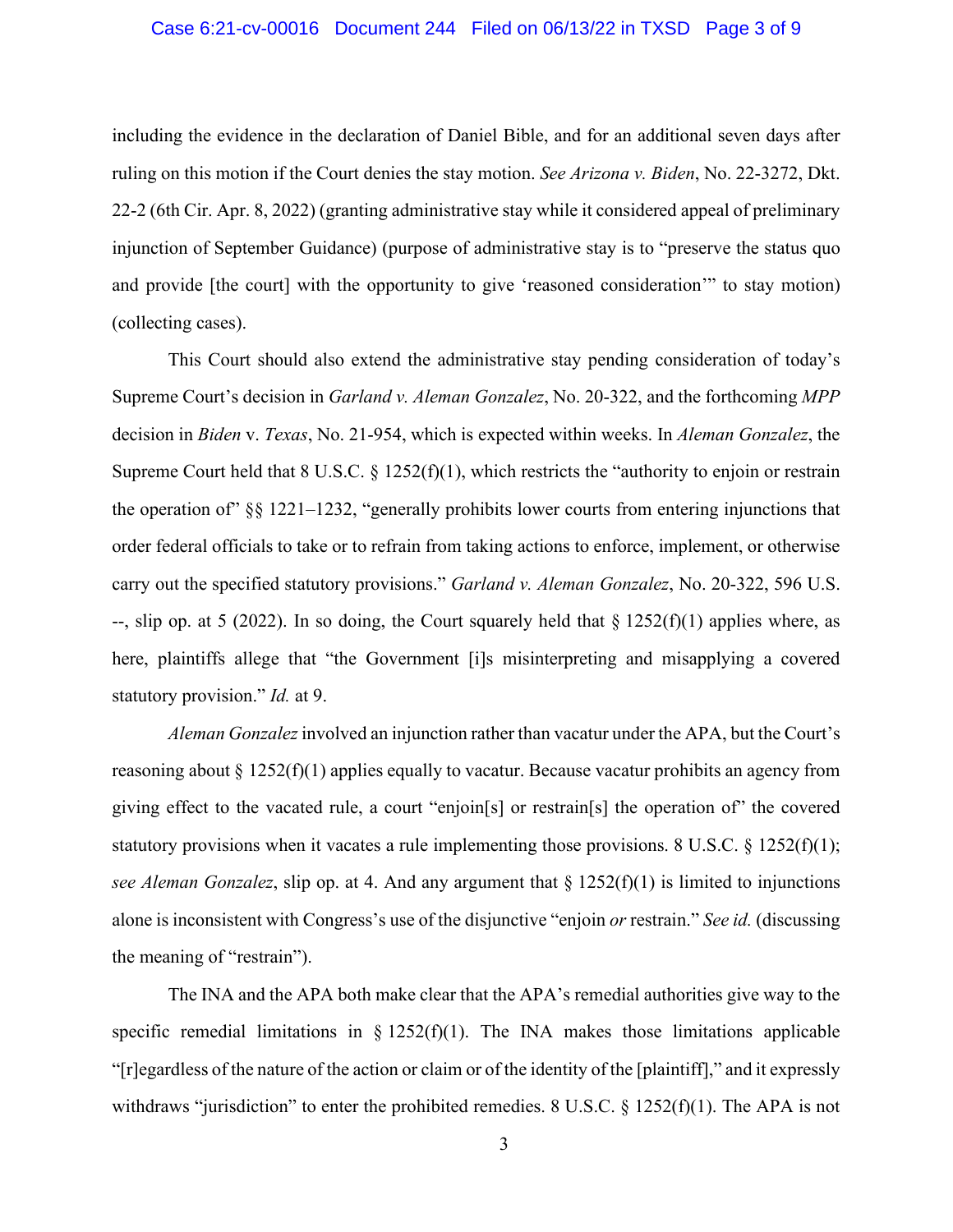"an independent grant of subject-matter jurisdiction." *Califano v. Sanders*, 430 U.S. 99, 105 (1977). And the APA itself reinforces remedial limitations like those in  $\S$  1252(f)(1) by expressly providing that "[n]othing" in the APA right of review "affects other limitations on judicial review" or the "duty of the court to . . . deny relief on any other appropriate legal or equitable ground." 5 U.S.C. § 702(1).

The  $\S 1252(f)(1)$  provision—including the application of  $\S 1252(f)(1)$  to APA vacatur was also briefed in the *MPP* case in response to the Supreme Court's request for supplemental briefing on those issues. *See Biden v. Texas*, No. 21-954, 2022 WL 1299971 (May 2, 2022); *see also Biden v. Texas*, No. 21-954, Gov't Supp. Br. at 18-19 (May 9, 2022); *Biden v. Texas*, No. 21- 954, Gov't Supp. Reply Br. at 6-7 (May 13, 2022). Moreover, this Court relied extensively on the Fifth Circuit's *MPP* decision, and the Supreme Court briefing in that case discussed issues that are relevant to the Court's reasoning here, including the applicability of *Castle Rock* to provisions of the INA and the permissibility of nationwide vacatur. It would therefore be appropriate for this Court to grant an interim stay to allow consideration of today's Supreme Court decision in *Aleman Gonzalez* and the Supreme Court's imminent decision in *MPP* before DHS is required to cease following the guidance that went in effect in November (and allowed by the Sixth Circuit to remain in effect).

### **ARGUMENT**

Courts typically consider four factors in evaluating a request for a stay pending appeal: (1) whether the movant has made a showing of likelihood of success on the merits; (2) whether the movant will be irreparably harmed if the stay is not granted; (3) whether issuance of a stay will substantially harm the other parties; and (4) whether the granting of the stay serves the public interest. *See Planned Parenthood of Greater Tex. Surgical Health Servs. v. Abbott*, 734 F.3d 406, 410 (5th Cir. 2013). When the Government is a party, its interests and the public interest overlap in the balancing of harms. *See Nken v. Holder*, 556 U.S. 418, 420 (2009).

First, the Government respectfully submits that it is likely to prevail on the merits of its appeal, because, *inter alia*, the Court's judgment undermines the Executive Branch's constitutional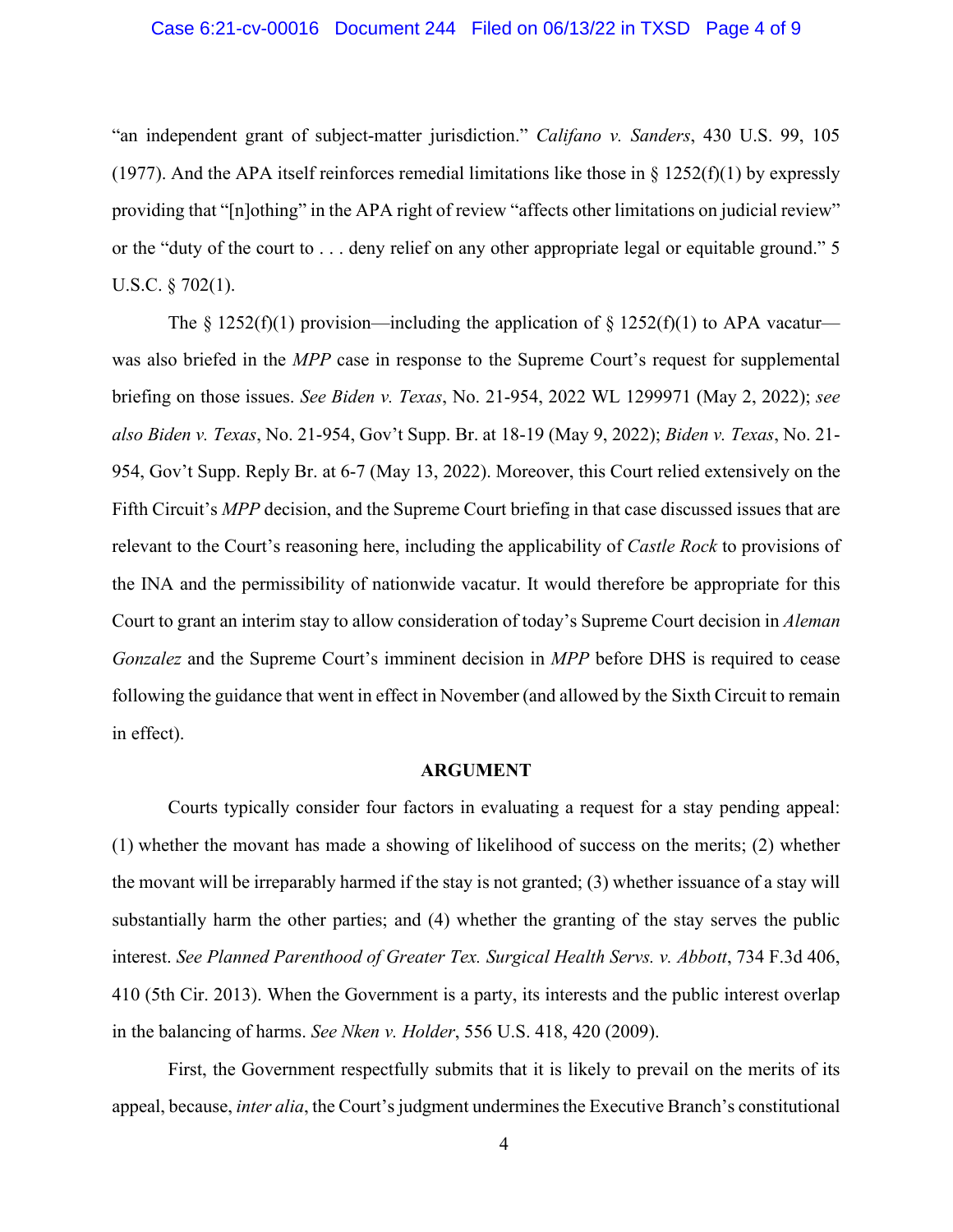### Case 6:21-cv-00016 Document 244 Filed on 06/13/22 in TXSD Page 5 of 9

and statutory authority to enforce the immigration laws and express Congressional delegation of authority to the Secretary to prioritize such enforcement nationwide. *See generally* Defs.' Mem. of P.&A. in Opp'n to Pls.' Mot. to Postpone the Effective Date of Agency Action or, in the Alternative, for Prelim. Inj. (ECF No. 122); Defs.' Post-Trial Findings of Fact and Conclusions of Law (ECF No. 222); Defs.' Post-Trial Mem. (ECF No. 223); Defs.' Resp. to Pls.' Post-Trial Br. (ECF No. 230); *see also Arizona*, 31 F.4th at 469 (staying injunction of September Guidance because the federal government was likely to prevail on the merits of its appeal on several alternative grounds).

Next, the balance of harms and irreparable injury that the Government faces from the Court's judgment strongly weigh in favor of a stay. Notwithstanding that the Court found that Plaintiffs have standing, any injury to Texas would pale in comparison to the significant harms to Defendants. The Court's decision will require DHS to abruptly inform its personnel that they are to cease relying upon guidance took effect more than six months ago, likely causing confusion over how to allocate DHS's limited enforcement resources and interfering with DHS's ability to execute the nation's immigration laws. *See generally* Bible Decl. (discussing harms to DHS, including its inability to prioritize finite resources in a manner that promotes public safety, national security, and border security).

In contrast, Texas identified only three detainers lifted on noncitizens in Texas Department of Criminal Justice (TDCJ) custody during the last six-week period for which data was available before trial, Pls.' Trial Ex. C, and one of those three detainers was reinstated, Defs.' Trial Ex. 5. *See also* Pls. Trial. Ex. C (identifying only 15 cancelled detainers from November 29, 2021, when the policy went into effect, to February 15, 2022). In the meantime, Plaintiffs' own witness acknowledged that the number of detainers ICE picked up from TDCJ from November 29, 2021, through February 15, 2022, potentially exceeded two hundred, 2/23 PM Trial Tr. at 51:13-52:3, Testimony of Robert Moore; *id*. at 52:17-53:4 (calling three dropped detainers in a month and a half a "small number:"). Louisiana did not even attempt to identify a single dropped detainer post-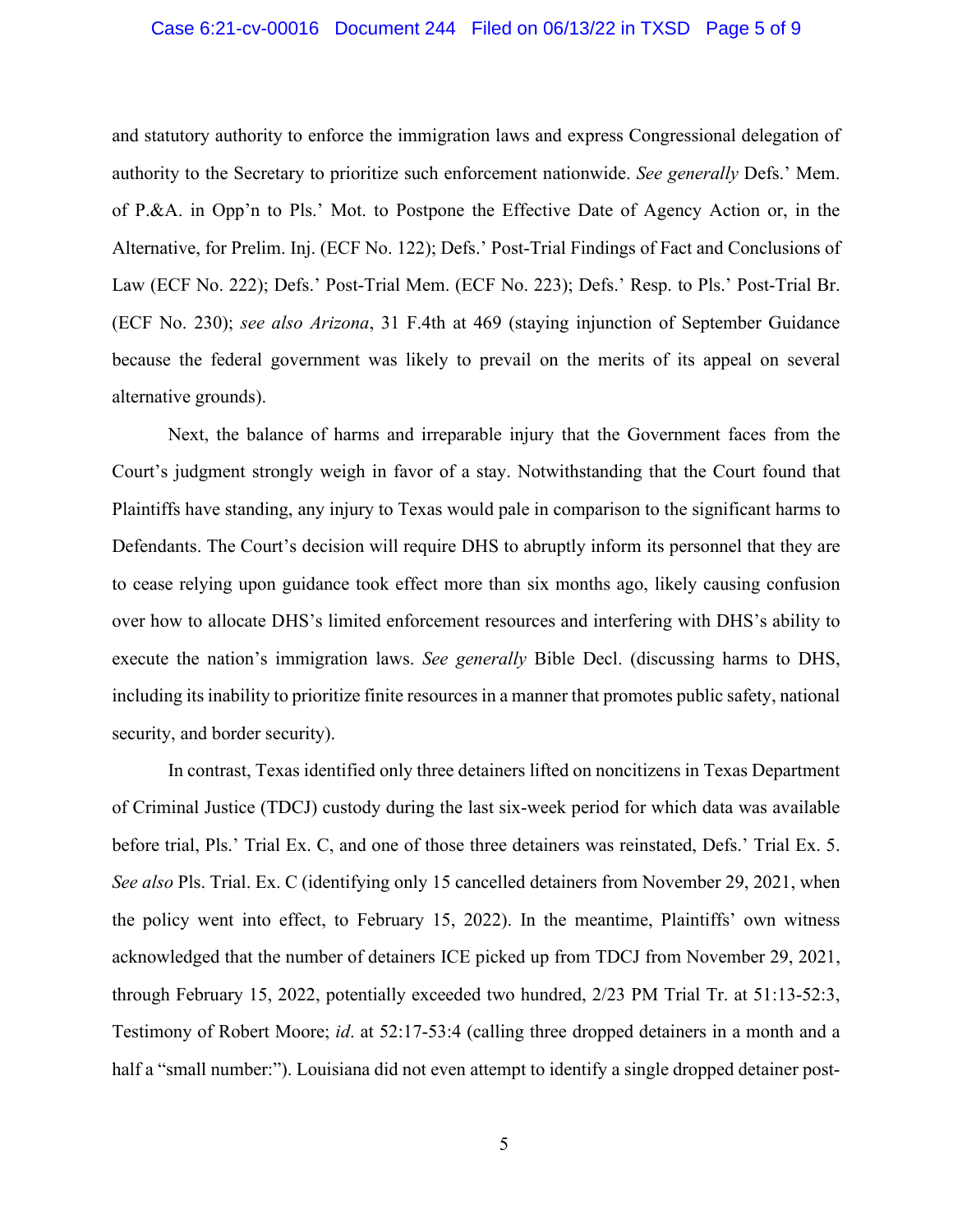### Case 6:21-cv-00016 Document 244 Filed on 06/13/22 in TXSD Page 6 of 9

dating the September Guidance notwithstanding ample opportunity to do so. Given these contrasting harms, a stay is more than warranted.

Finally, the public interest weighs in favor of the orderly execution of the nation's immigration laws. *See Arizona*, 31 F.4th at 482 ("the public interest favors a stay"). This administration has done nothing more than establish a prioritization scheme, as had the administrations that came before it. As this Court itself recognized there are practical limitations in effectuating a policy that accepts this Court's legal reasoning. *See* Slip Op. at 68. And yet, although this Court declined to issue an affirmative injunction, the Court underscored that any policy that DHS adopts in the future must subscribe to *this* Court's legal reasoning, notwithstanding the majority view of other reviewing courts and nature of ongoing judicial review. *See id*. at 89 ("Each of this Court's opinions placed the Government on notice about the problems with its decisionmaking."); *but see Texas*, 14 F.4th at 338-39, *vacated*, 24 F.4th 407 (stay of this Court's previous injunction of the interim enforcement guidance still in effect when the September Guidance was adopted); *Significant Considerations in Developing Updated Guidelines for the Enforcement of Civil Immigration Law*, AR\_DHSP\_00000001 (engaging with the Court's previous analysis in the course of the Considerations Memo); *see also Arizona v. Biden* 31 F.4th at 469 (staying preliminary injunction of September Guidance); *Florida*, 2021 WL 1985058 (denying preliminary injunction of interim enforcement guidance); *Arizona*, 2021 WL 2787930 (D. Ariz. June 30, 2021) (same).

This Court should stay the effect of its judgment outside of Texas and Louisiana at the very least. Respect for sister courts currently reviewing the September Guidance and equitable principles counsel in favor of such a stay. *Cf. U.S. Dep't of Homeland Sec. v. New York*, 140 S. Ct. 599, 600-01 (2020) (Gorsuch, J. concurring) ("If a single successful challenge is enough to stay the challenged rule across the country, the government's hope of implementing any new policy could face the long odds of a straight sweep, parlaying a 94-to-0 win in the district courts into a 12-to-0 victory in the courts of appeal.").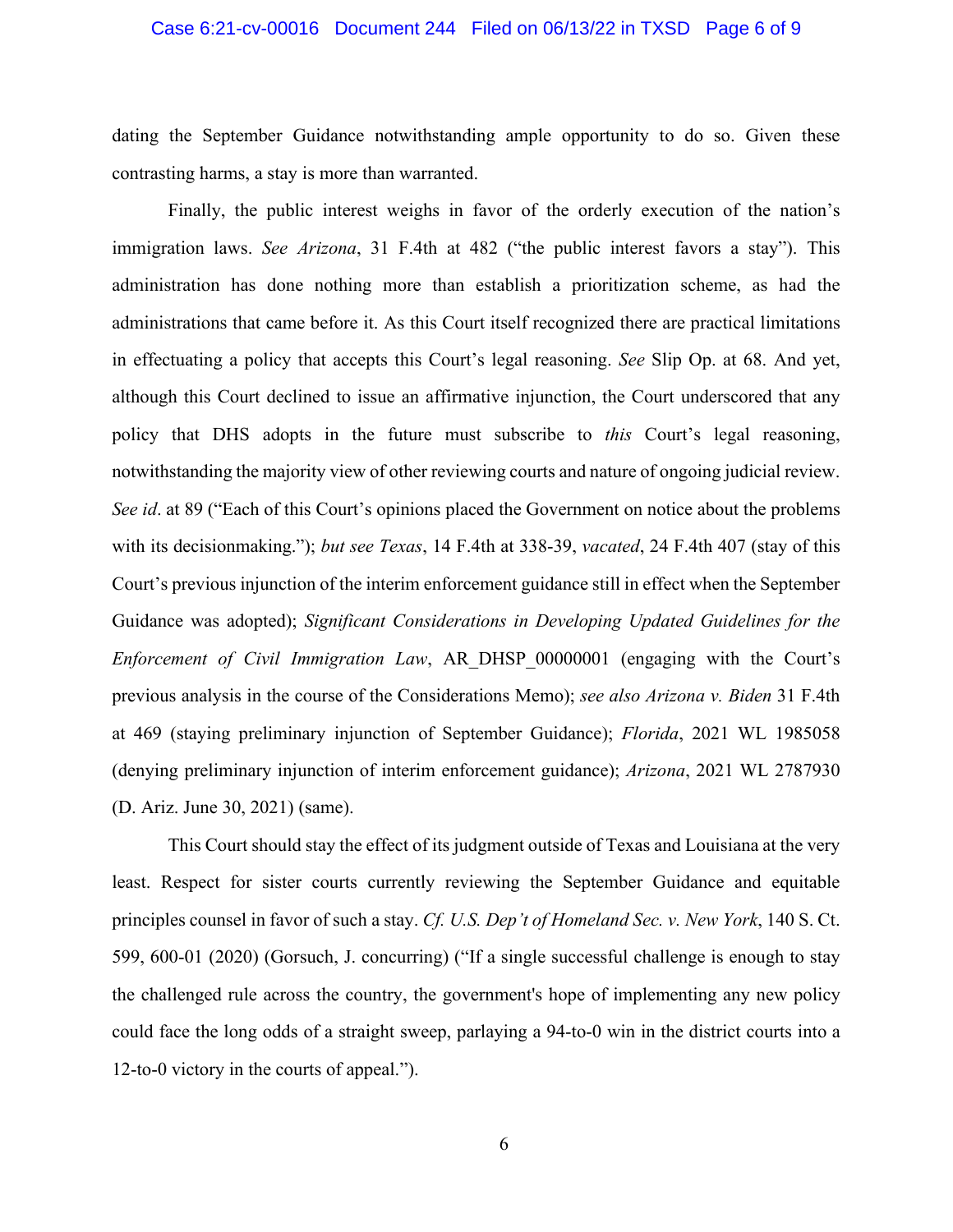### **CONCLUSION**

For these reasons, Defendants respectfully request that the Court grant a stay pending appeal or, alternatively, extend the administrative stay for at least seven days after its decision on this motion.

Dated: June 13, 2022 Respectfully submitted,

 BRIAN M. BOYNTON Principal Deputy Assistant Attorney General

BRIGHAM J. BOWEN Assistant Branch Director

*/s/ Adam D. Kirschner*  ADAM D. KIRSCHNER Attorney-in-charge IL Bar. No. 6286601 Senior Trial Counsel BRIAN C. ROSEN-SHAUD ME Bar No. 006018 MICHAEL F. KNAPP CA Bar No. 314104 KUNTAL CHOLERA DC Bar No. 1031523 Trial Attorneys United States Department of Justice Civil Division, Federal Programs Branch Tel: (202) 353-9265 Fax: (202) 616-8460 Email: Adam.Kirschner@usdoj.gov Brian.C.Rosen-Shaud@usdoj.gov Michael.F.Knapp@usdoj.gov Kuntal.Cholera@usdoj.gov

Mailing Address: Post Office Box 883 Washington, D.C. 20044

Courier Address 1100 L Street NW, Room 11020 Washington, D.C. 20005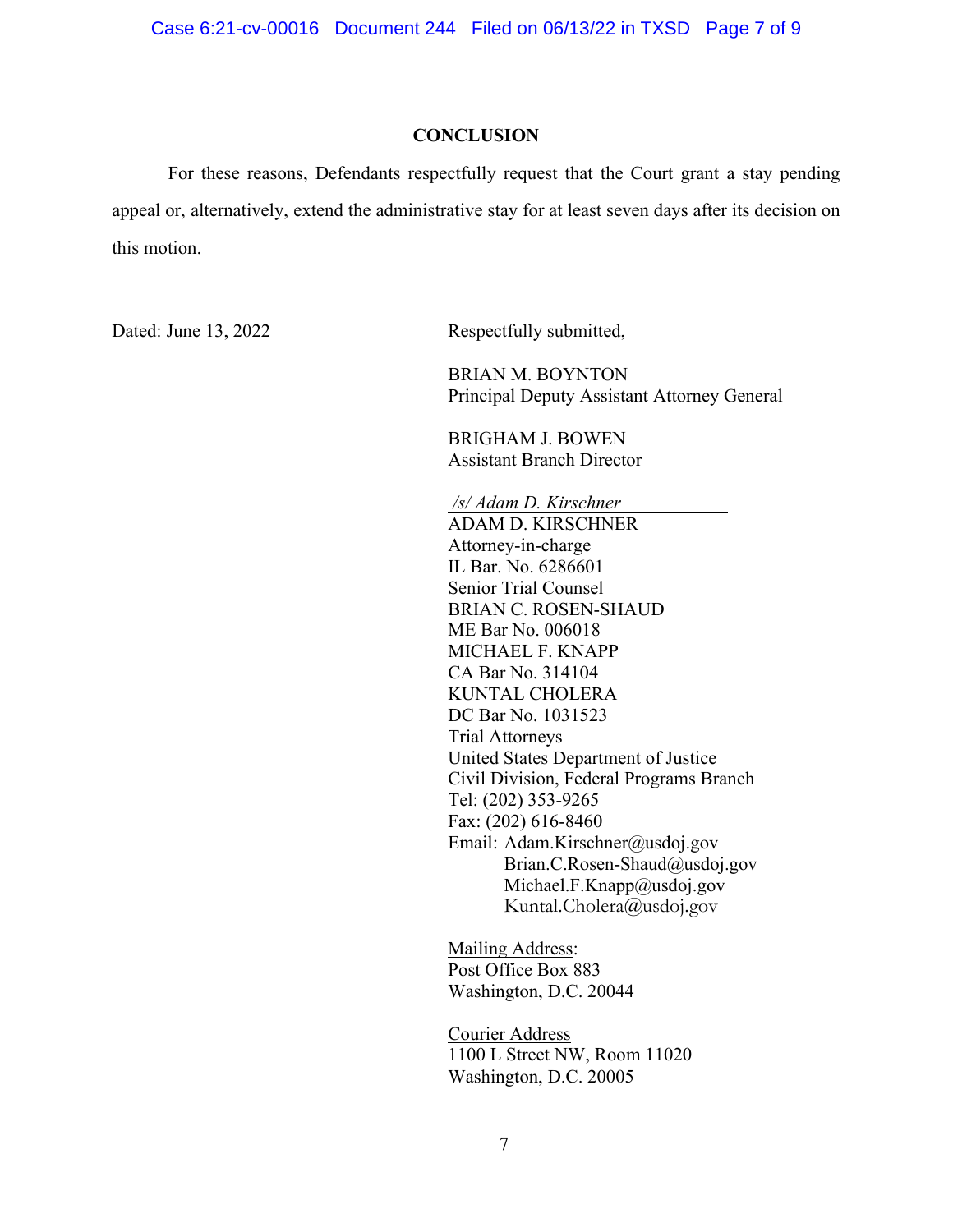EREZ REUVENI CA Bar No. 264124 Assistant Director U.S. Department of Justice Civil Division, Office of Immigration Litigation P.O. Box 868, Ben Franklin Station Washington, D.C. 20044 202-307-4293 (telephone) Email: Erez.R.Reuveni@usdoj.gov

*Counsel for Defendants* 

 DANIEL DAVID HU Assistant United States Attorney Chief, Civil Division State Bar No. 10131415 S.D. I.D. 7959 Southern District of Texas 1000 Louisiana, Suite 2300 Houston, TX 77002 Tel: (713) 567-9000 Fax: (713) 718-3300 Daniel.Hu@usdoj.gov

*Local Counsel*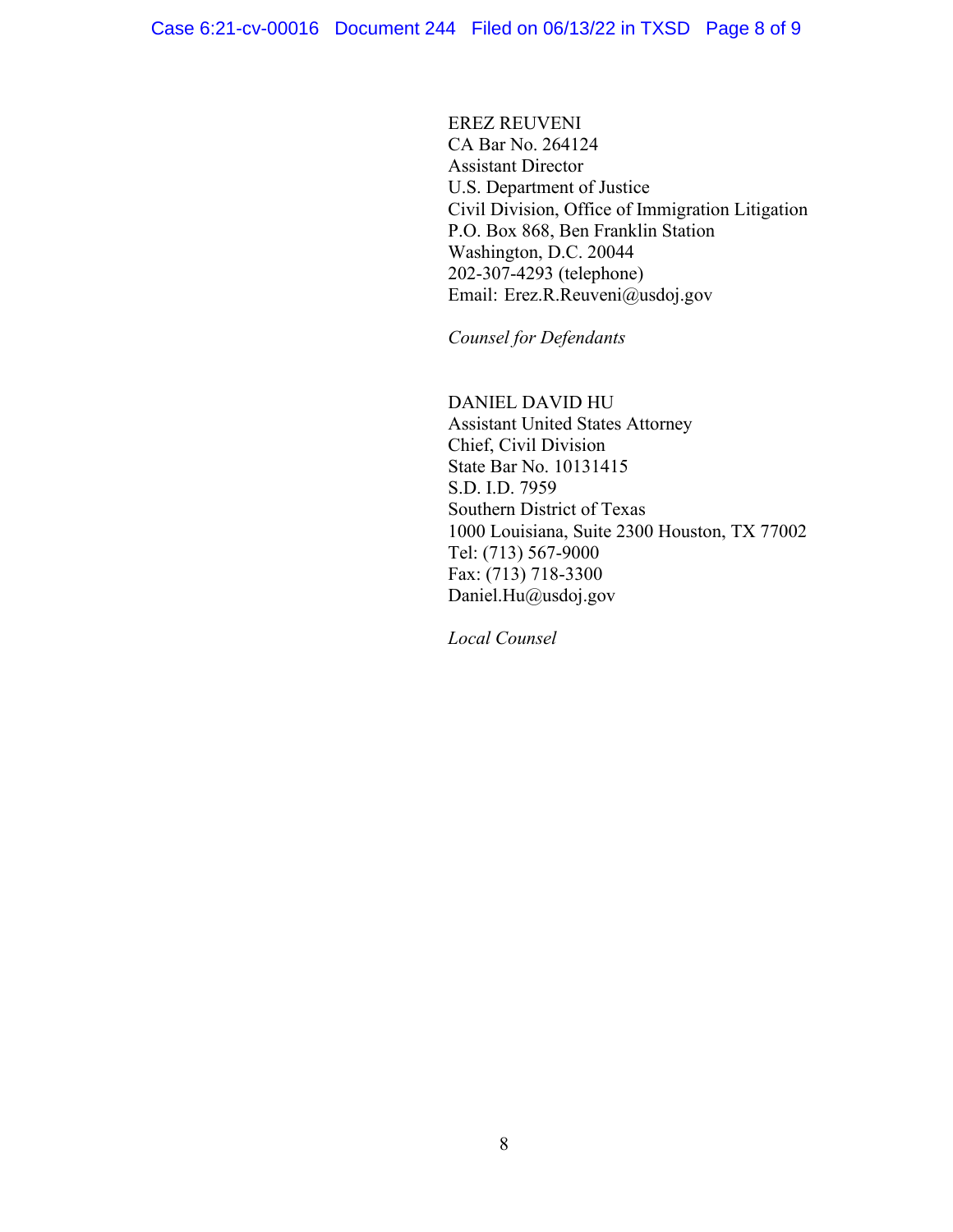Case 6:21-cv-00016 Document 244 Filed on 06/13/22 in TXSD Page 9 of 9

### **CERTIFICATE OF COMPLIANCE**

I certify that the total number of words in this motion, exclusive of the matters designated for omission, is 2136, as counted by Microsoft Word.

> */s/ Adam D. Kirschner*  ADAM D. KIRSCHNER

# **CERTIFICATE OF SERVICE**

I certify that a true and accurate copy of the foregoing document was filed electronically (via CM/ECF) on June 13, 2022.

> */s/ Adam D. Kirschner*  ADAM D. KIRSCHNER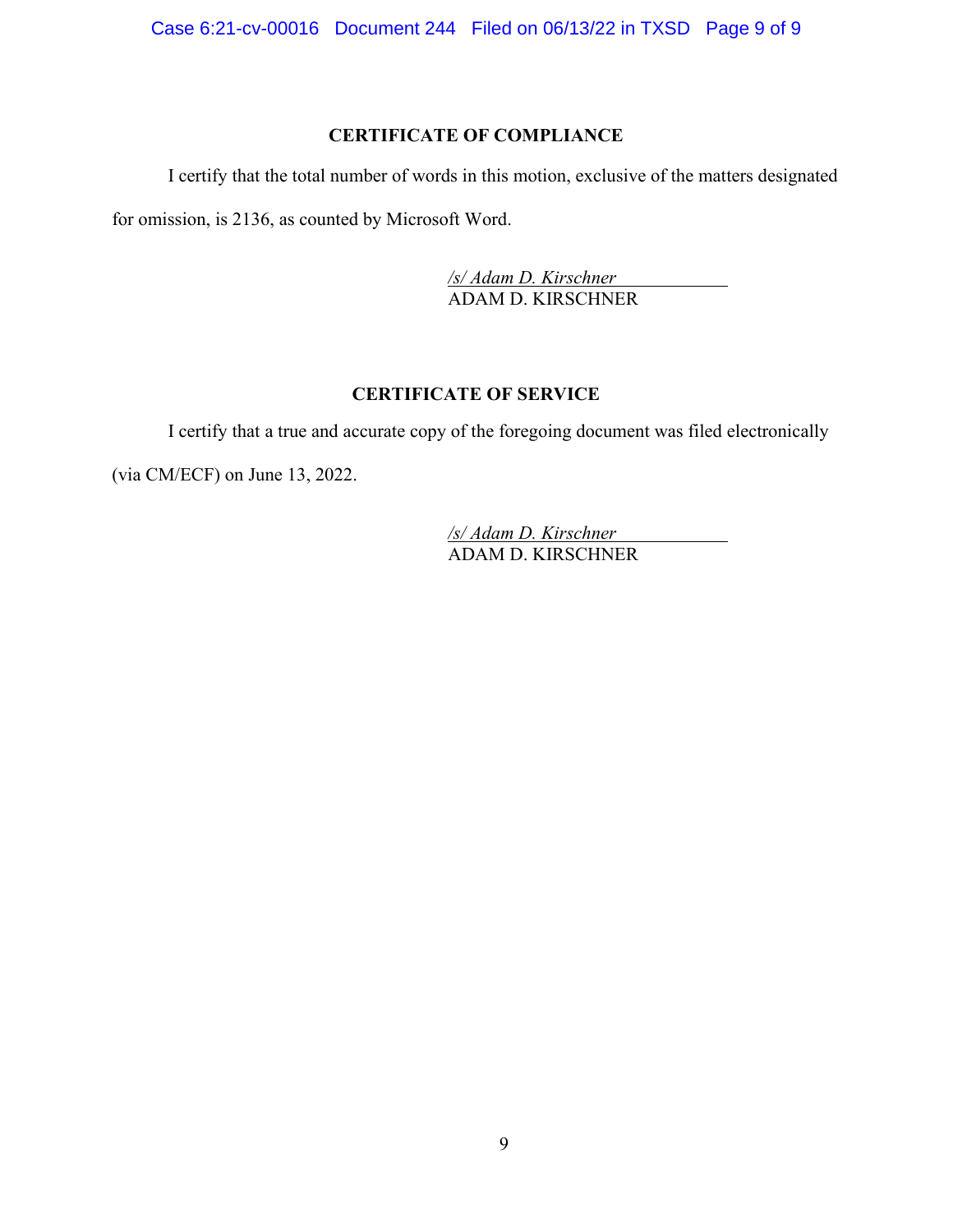#### DECLARATION OF DANIEL BIBLE

I, Daniel Bible, declare the following under 28 U.S.C. § 1746:

### I. Personal Background

- 1. I am currently employed by the U.S. Department of Homeland Security (DHS), U.S. Immigration and Customs Enforcement (ICE), Enforcement and Removal Operations (ERO) as the Deputy Executive Associate Director. I have held this position since February 14, 2022, in an acting capacity, and formally accepted the position on May 8, 2022. As Deputy Executive Associate Director, I oversee the mission of ERO's eight headquarters divisions: Enforcement, Removal, Non-Detained Management, Custody Management, Field Operations, ICE Health Service Corps, Law Enforcement Systems and Analysis, and Operations Support.
- 2. Prior to this position, I served as the Acting Assistant Director for Field Operations beginning on January 16, 2022. In this capacity, I was responsible for the oversight, direction, and coordination of immigration enforcement activities, programs, and initiatives carried out by ERO's 25 Field Offices, including 208 sub-offices and other locations with an ERO presence. I further managed ERO Headquarters components, including Domestic Operations and Special Operations.
- 3. I have been employed with ICE and the former Immigration and Naturalization Service (INS) since 1998, when I was hired as an Immigration Agent in Huntsville, Texas. From 2001 to 2006, I served as a Deportation Officer in Oakdale, Louisiana. In 2006, I was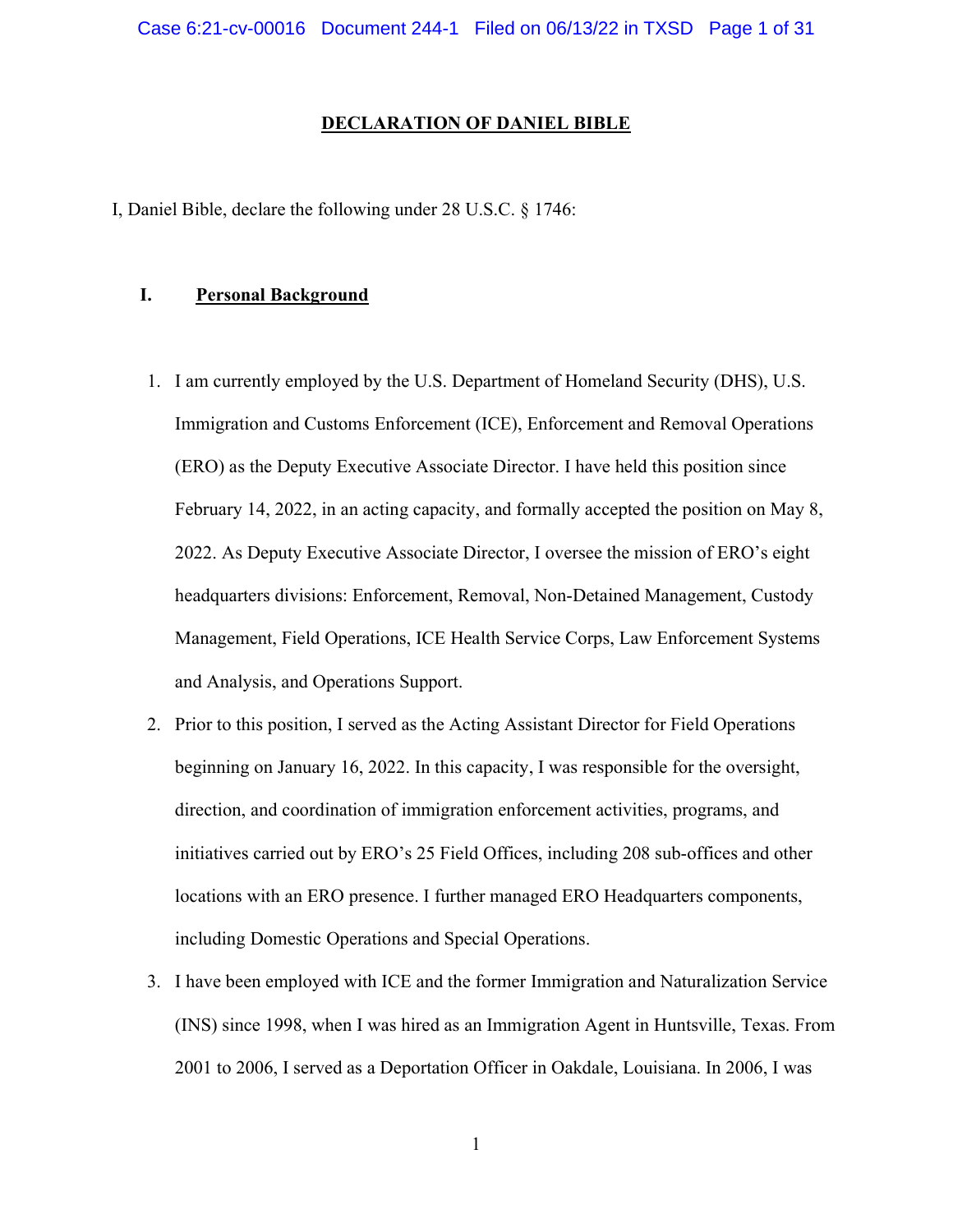promoted to the position of Supervisory Detention and Deportation Officer (SDDO) in San Francisco, California. During my tenure as SDDO, I was responsible for supervisory oversight of two fugitive operations teams, the non-detained section, and the alternatives to detention (ATD) section. In 2009, I was promoted to the position of Assistant Field Office Director (AFOD) for the Washington Field Office. During my tenure as AFOD, I had supervisory oversight of SDDOs in charge of the criminal apprehensions program; the  $287(g)$  program; the Field Office's command center; the office currently titled the ERO criminal prosecutions unit; and two fugitive operations teams. In 2012, I was promoted to the position of Deputy Field Office Director (DFOD) for the New York Field Office. From June 2015 to June 2016, I served as the Field Office Director (FOD) in the Salt Lake City Field Office. From June 2016 to June 2020, I served as FOD in the San Antonio Field Office. From June 2020 until January 16, 2022, I served as FOD for the Houston Field Office. I am a member of the Senior Executive Service, and I report directly to ERO Executive Associate Director Corey Price.

4. This declaration is based on my personal knowledge and experience as a law enforcement officer and information provided to me in my official capacity.

### II. Overview of ERO

5. Following enactment of the Homeland Security Act of 2002, ICE was created from elements of several legacy agencies, including INS and the U.S. Customs Service. ICE is the principal investigative arm of DHS, and its primary mission is to promote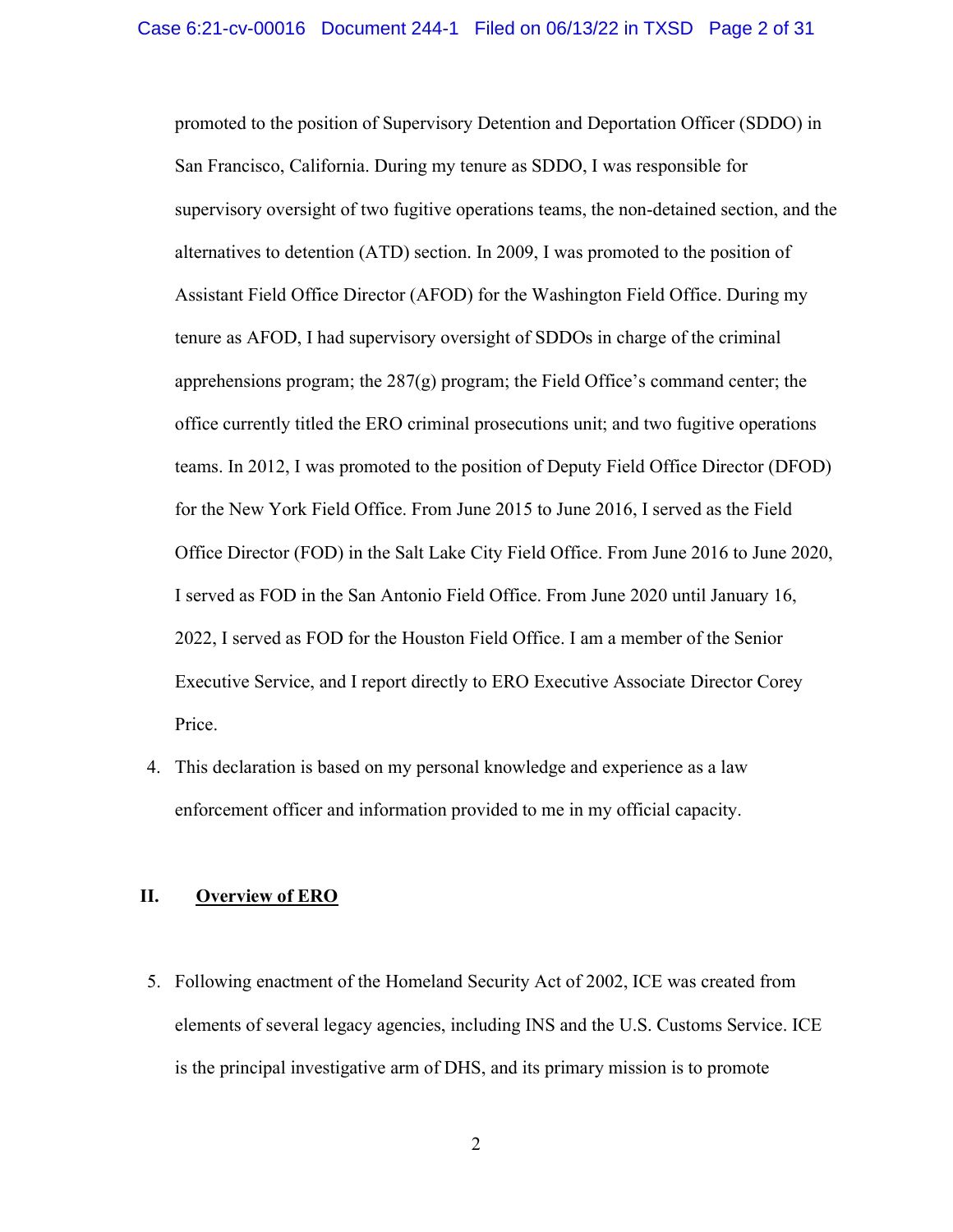homeland security and public safety through the enforcement of criminal and civil federal laws governing border control, customs, trade, and immigration. Within ICE, ERO oversees programs and conducts operations to identify and apprehend removable noncitizens, to detain these individuals when necessary, and to remove noncitizens with final orders of removal from the United States. ERO manages and oversees all aspects of the removal process within ICE, including domestic transportation, detention, alternatives to detention programs, bond management, supervised release, and removal to more than 170 countries around the world. As part of the removal process, ERO manages a non-detained docket of more than 4 million cases, which includes noncitizens currently in removal proceedings and those who have already received removal orders and are pending physical removal from the United States.

6. ERO employs approximately 6,000 immigration officers nationwide, including executive leadership, the supervisory chain of command, and all field officers. ICE's other law enforcement component, Homeland Security Investigations (HSI), employs approximately 6,000 Special Agents, who are both customs officers and immigration officers. HSI's mission is to investigate, disrupt, and dismantle terrorist, transnational, and other criminal organizations that threaten or seek to exploit the customs and immigration laws of the United States. HSI is responsible for federal criminal investigations into the illegal cross-border movement of people, goods, money, technology, and other contraband into, out of, and throughout the United States. HSI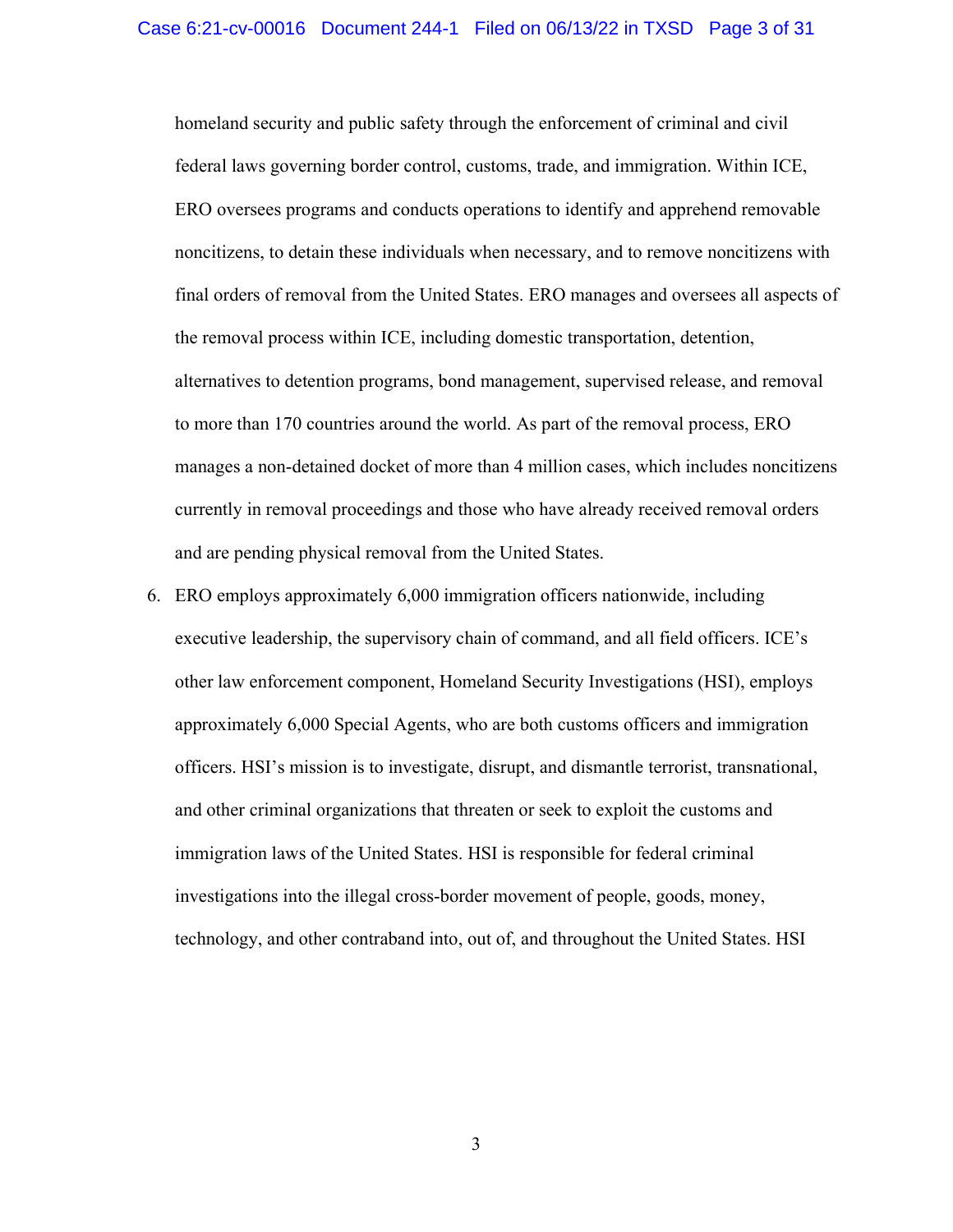### Case 6:21-cv-00016 Document 244-1 Filed on 06/13/22 in TXSD Page 4 of 31

Special Agents are thus limited in their ability to engage in civil immigration enforcement.<sup>1</sup>

7. ERO's detention network is similarly limited and has been increasingly populated by individuals apprehended at or near the Southwest Border while seeking to enter the United States. In April of this calendar year alone, U.S. Customs and Border Protection (CBP) apprehended a total of more than 233,000 individuals seeking to cross the Southwest Border. See https://www.cbp.gov/newsroom/stats/cbp-enforcementstatistics/title-8-and-title-42-statistics (last visited June 12, 2022). Even with more than 96,000 of those individuals expelled pursuant to the U.S. Centers for Disease Control and Prevention's (CDC) Title 42 authorities, over 137,000 were processed under Title 8 of the U.S. Code. Nearly 111,000 Title 8 cases were apprehended in March; 73,000 in February; 75,000 in January; 97,000 in December 2021; 84,000 in November 2021; and 70,000 in October 2021. Given these numbers and the Department's important border security mission, ERO's detention population is increasingly occupied by recent border crossers apprehended by CBP and processed pursuant to Title 8 of the U.S. Code. As of June 4, 2022, nearly 84% of the 226,458 noncitizens booked into ICE custody since October 1, 2021, were apprehended by CBP. By comparison, approximately 65% of the 2,316,845 noncitizens booked into ICE custody between FY14-FY19 were apprehended by CBP.

<sup>&</sup>lt;sup>1</sup> Indeed, the House Report incorporated into the Joint Explanatory Statement accompanying the Consolidated Appropriations Act, 2022, expresses the intent of Congress to prohibit HSI's "engagement in civil immigration enforcement activities without probable cause that an individual who is the subject of enforcement action has committed a criminal offense not solely related to immigration status." H.R. Rep. No. 117-87, at 5 (2021); see Joint Explanatory Statement on Department of Homeland Security Appropriations Act, 2022, available at https://docs.house.gov/billsthisweek/20220307/BILLS-117RCP35-JES-DIVISION-F.pdf.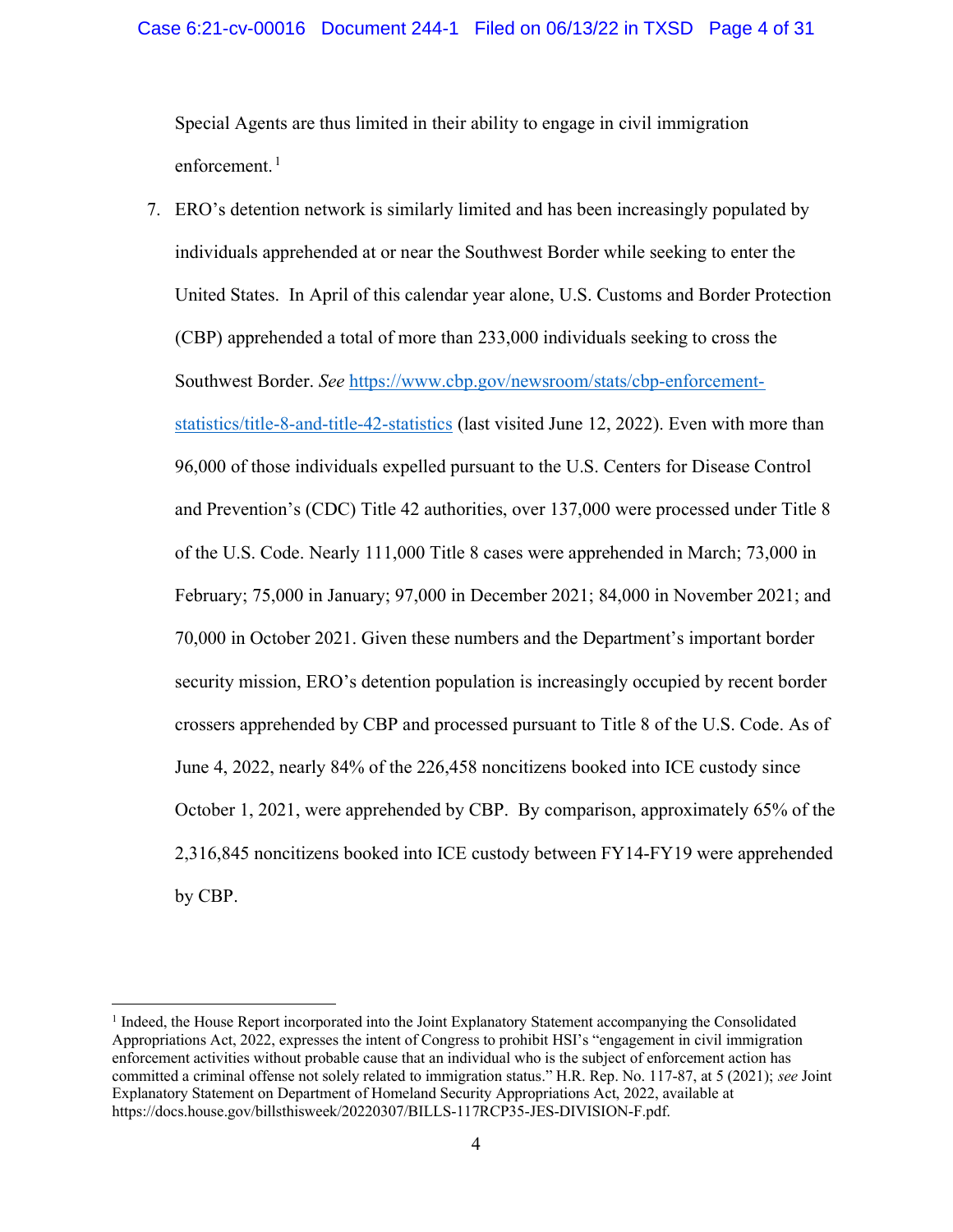8. While some individuals encountered by CBP may be processed entirely within CBP's short-term custody settings, such as some of those who are processed for expulsion pursuant to the CDC's Title 42 authorities and some of those processed for expedited removal, most noncitizens processed for immigration proceedings under Title 8 authorities, including most processed for expedited removal, are held in ICE custody. Additionally, some of those processed for expulsion pursuant to Title 42 must be transferred to ICE custody. ICE is responsible for and manages DHS's longer-term immigration detention operations, including for those originally apprehended by CBP.

# III. Guidance for Immigration Enforcement and Removal Actions

- 9. On September 30, 2021, Secretary of Homeland Security Alejandro Mayorkas issued Department-wide civil immigration enforcement guidance in a memorandum titled Guidelines for the Enforcement of Civil Immigration Law (Mayorkas Memorandum). The guidance took effect November 29, 2021. The Mayorkas Memorandum calls for the prioritization of DHS's limited law enforcement resources on the apprehension and removal of noncitizens who are a threat to national security, public safety, and border security.
- 10. The Mayorkas Memorandum provides that whether a noncitizen poses a current threat to public safety is not to be determined based on bright-line rules or categories. Instead, application of the public safety priority requires an assessment of the individual and the totality of the facts and circumstances and, to the extent possible, review of administrative and criminal records and other investigative information. The Mayorkas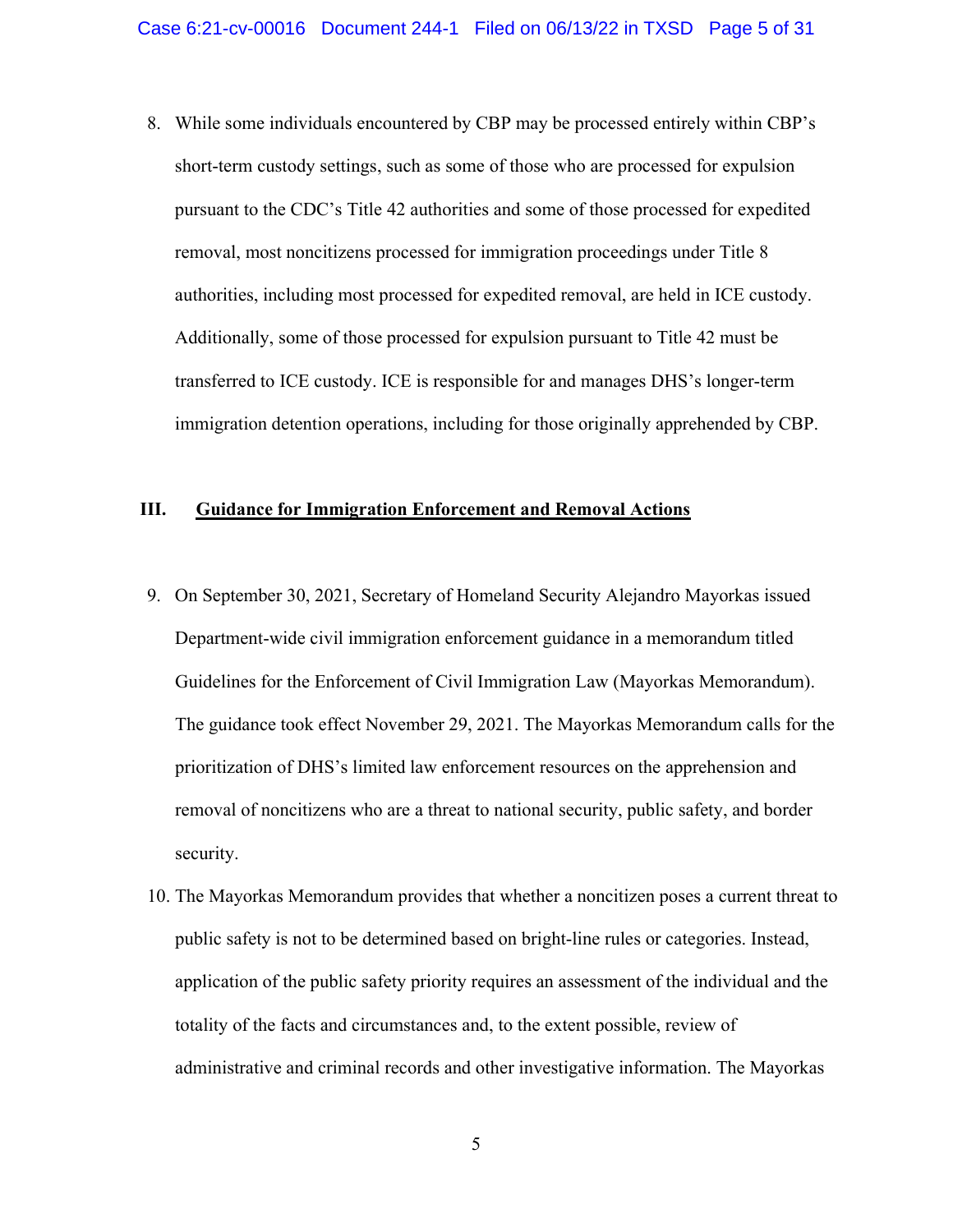Memorandum provides that, when evaluating whether a noncitizen poses a current threat to public safety, aggravating or mitigating factors may militate in favor of taking or declining to take enforcements actions.

- 11. The Mayorkas Memorandum also identifies noncitizens who pose a threat to border security and prioritizes their apprehension and removal. Per the guidance, a noncitizen poses a threat to border security who is apprehended: (1) at the border or port of entry while attempting to unlawfully enter the United States, or (2) in the United States after unlawfully entering after November 1, 2020. The guidance acknowledges that other border security cases may present compelling facts that warrant enforcement action. The guidance further provides that mitigating or extenuating facts and circumstances may militate in favor of declining to take enforcement action in border security cases.
- 12. Unlike prior civil immigration enforcement prioritization memoranda, including the interim memoranda issued on January 20, 2021, by then-Acting Secretary David Pekoske, and on February 18, 2021, by Acting ICE Director Tae D. Johnson, the Mayorkas Memorandum does not provide guidance pertaining to detention and release determinations. Rather, the Mayorkas Memorandum provides guidance for the apprehension and removal of noncitizens.
- 13. Additionally, even where prior enforcement guidance memoranda have addressed detention and release, ICE has interpreted and applied such guidance consistent with its longstanding understanding of statutory requirements, case law, and court orders. Specifically, ICE recognizes that except for the specific circumstances described in 8 U.S.C.  $\S 1226(c)(2)$ , and where required to comply with court orders, the agency does not have discretion to release from custody a noncitizen described in 8 U.S.C. §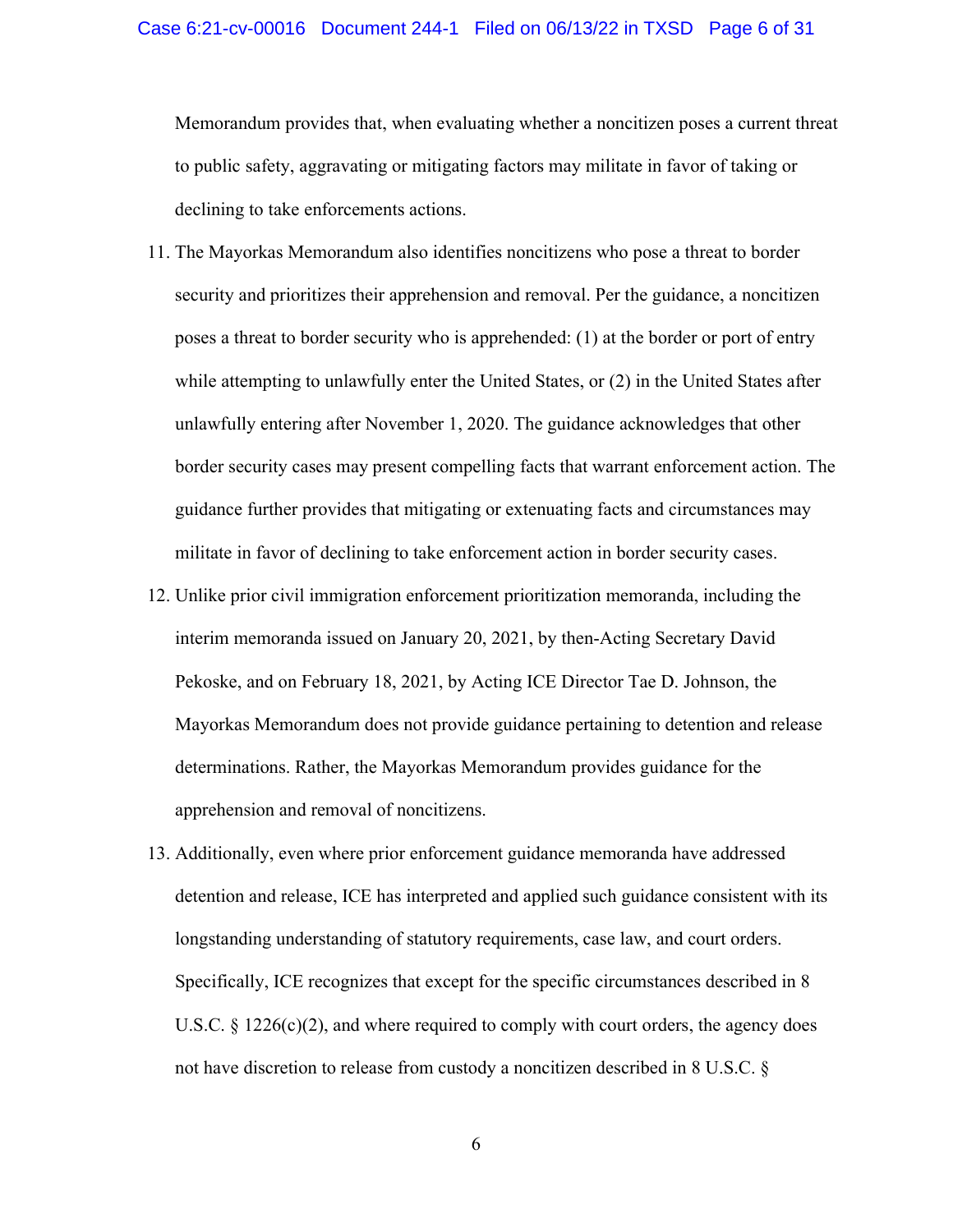$1226(c)(1)$ , if such noncitizen is in DHS custody and removal proceedings are pending against them. Similarly, ICE recognizes that except where required to comply with court orders, the agency does not have discretion during the removal period to release from custody a detained noncitizen who falls within the removability grounds contained in the second sentence of 8 U.S.C.  $\S$  1231(a)(2).

- 14. Upon issuance of the Mayorkas Memorandum, ERO conducted extensive targeted and continuous training for personnel on the implementation of the guidance, equipping the workforce with the foundational knowledge to implement the Mayorkas Memorandum and apply a thorough analysis of each case based on the totality of the facts and circumstances, to include a holistic assessment of both the aggravating and mitigating factors present in each case. ICE delivered training through the Performance and Learning Management System (PALMS), ERO Supervisory Training, Review of Effective Analysis and Decision (READ) Sessions, and leadership town halls. Foundational and supervisory training took more than four months to develop and deliver to ICE staff resulting in the training of more than thirteen thousand officers, agents, and support personnel. To date, ERO has held more than five thousand READ sessions, real-time continuous learning driven through scenario-based discussions. Over 90 hand-selected Field Trainers lead the training delivery of this effort. ERO implemented multiple feedback surveys at various iterations which allows field staff to ask questions and share feedback on the various trainings and process improvements in place. Contract support alone was approximately \$5 million.
- 15. ERO also established a process by which a supervisory official reviews discretionary decisions in order to ensure continuity, completeness, and accuracy in the application of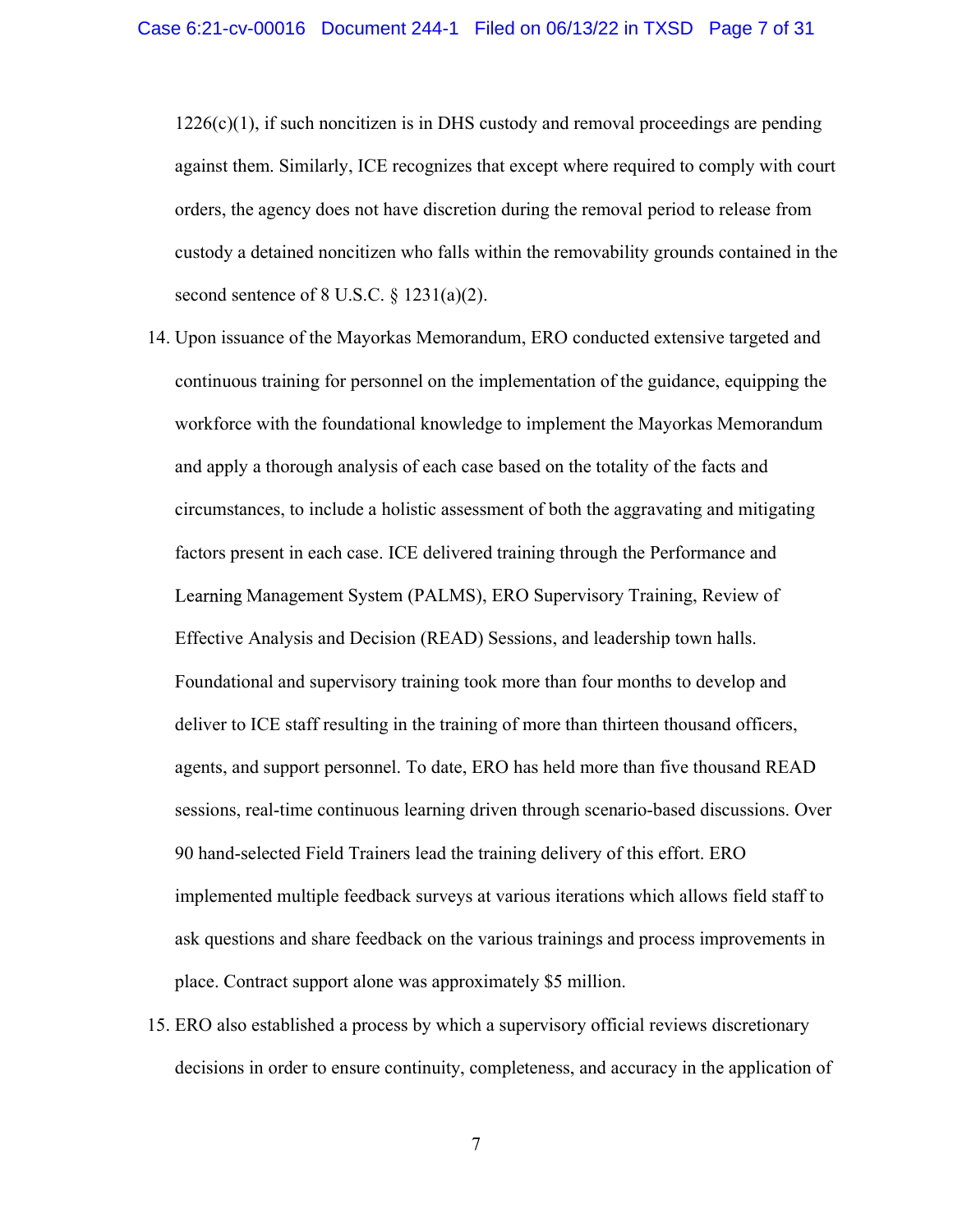departmental priorities. This process is accomplished through reporting by the local field offices in the Activity Analysis Reporting Tool (AART). Officers and agents are required to submit public safety cases through AART for supervisory review and include the selection of aggravating and mitigating factors that were considered by the official in deciding to take an enforcement action. The supervisory official reviews and confirm submissions within the public safety enforcement priority for completeness and accuracy. This kind of supervisory review is not new. ICE has utilized a review process since February 22, 2021, before the Mayorkas Memorandum was issued.

# IV. Irreparable Harm from Vacatur

16. As a result of the court's vacatur of the enforcement guidance, DHS must either operate without guidance that affords any prioritization, or issue new guidance that reflects the district court's interpretations of 8 U.S.C. §§ 1226(c) and 1231(a)(2), even though DHS lacks the capacity to detain all noncitizens subject to mandatory detention under those statutes, and even if others pose a greater public safety threat. This will divert resources for public safety, national security, and border security missions, in ways that will make the nation less safe. It will create inconsistency among the workforce. And it is simply not feasible to implement what the court has suggested.

Impossibility of Complying with the Mandatory Detention Provisions in the Manner the Court **Suggests** 

#### **Detainers**

17. In order to facilitate the transfer of custody of a noncitizen from a federal, State, or local law enforcement agency (LEA) to ICE, ICE officers frequently utilize detainers.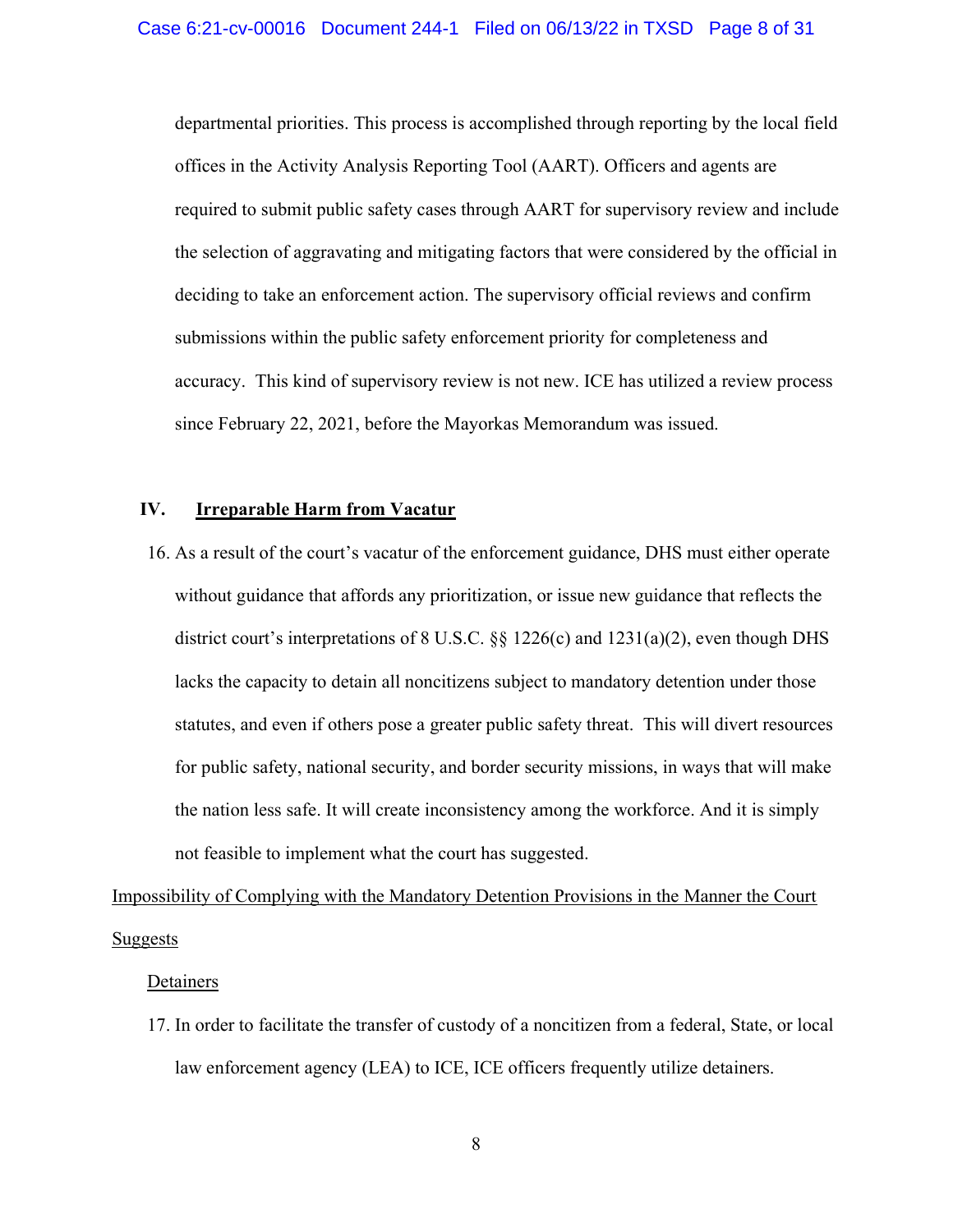Detainers alert such LEAs of ICE's interest in taking custody of noncitizens in their custody for whom ICE possesses probable cause of removability. ICE detainers are nonbinding requests by ICE for the receiving LEA to both: (1) notify ICE as early as practicable, at least 48 hours, if possible, before a removable noncitizen is released from criminal custody; and (2) maintain custody of the noncitizen for a period not to exceed 48 hours beyond the time the noncitizen would otherwise have been released to allow ICE to assume custody. All detainers are accompanied by either a warrant of arrest (Form I-200) or a warrant of removal (Form I- 205), issued upon a determination by an immigration officer as to probable cause of removability. See ICE Policy No. 10074.2: Issuance of Immigration Detainers by ICE Immigration Officers, available at https://www.ice.gov/sites/default/files/documents/Document/2017/10074-2.pdf. Detainers do not serve to transfer custody to ICE. Rather, an ICE officer must appear at the LEA's facility and make an arrest following notification by the LEA.

18. ERO has identified nearly 500 institutions that do not honor detainers, impacting almost all of ERO's 25 field offices. ERO has identified nearly 140 institutions that accept detainers only in a limited fashion, such as providing advance notification prior to release but not adequate hold time to allow ERO to assume custody. For instance, in some areas of the country, it may take an ERO officer two hours or more to travel from the local office to the jail facility holding the noncitizen, yet the LEA that owns and operates the facility may only provide 15 minutes' notice prior to release. If the mandatory custody provisions of  $\S 1226(c)$  were interpreted as applying prior to ICE taking custody, in those instances in which the agency does not receive sufficient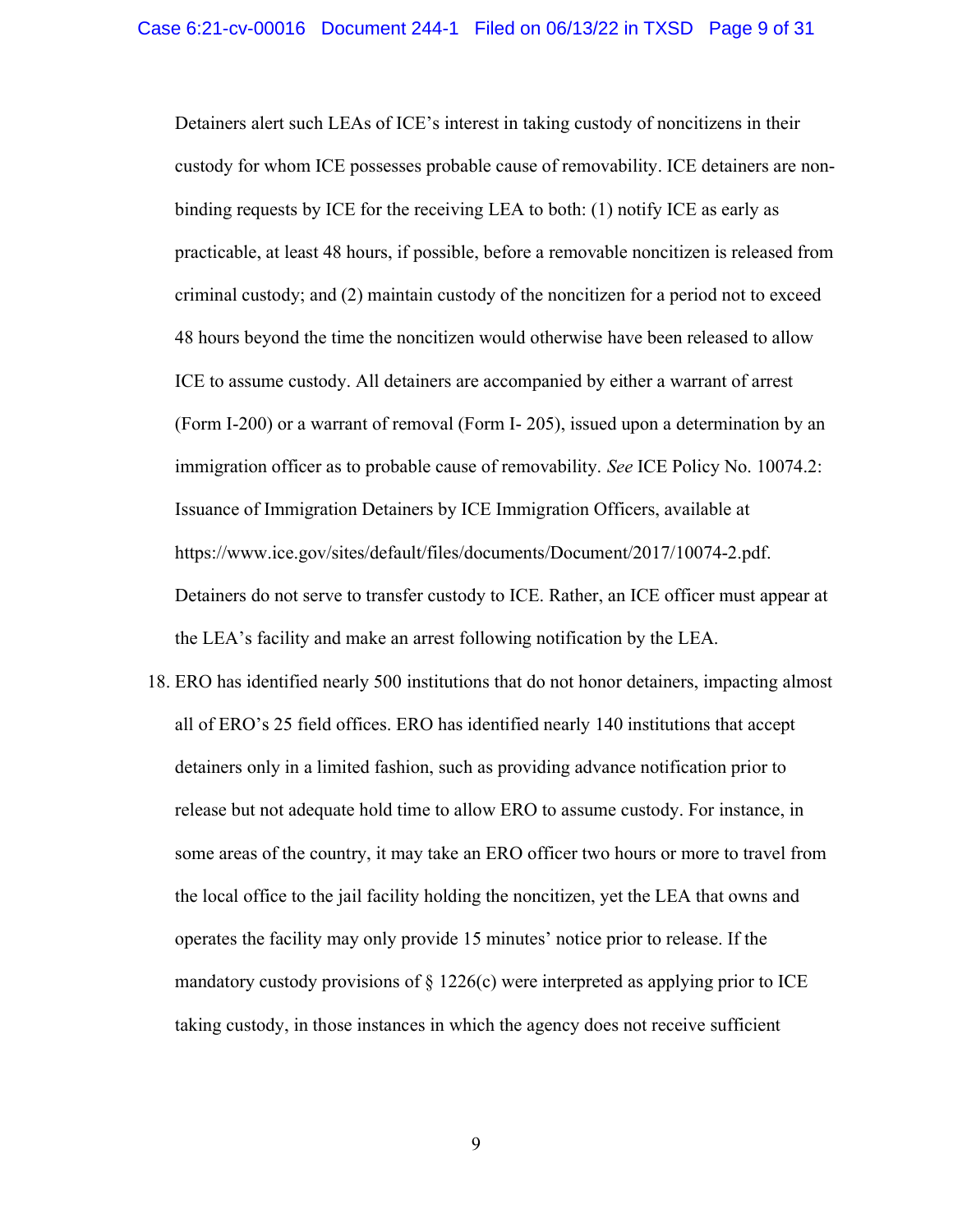advance and official notice prior to a release, the agency would, for these reasons, face significant difficulty in complying through no fault of its own.

19. Prohibiting ICE immigration officers from consulting the Secretary's enforcement guidance regarding the prioritization of national security, public safety, and border security threats when making decisions about whether to take custody over a particular noncitizen being released from federal, state, or local criminal custody also may lead to inconsistent enforcement decisions in field offices around the country. A lack of consistency and predictability can lead to further confusion among the workforce, undermine the agency's ability to project a coherent message to law enforcement partners across the country as well as the public, and subvert efforts to pursue sensible enforcement priorities.

#### $1226(c)$

- 20. Historically, DHS has, as an operational matter, generally determined whether the mandatory custody provisions of 8 U.S.C.  $\S$  1226(c) apply *after* a noncitizen is arrested and booked into ICE custody. ERO's operations would be severely impacted if, applying the court's interpretation of  $\S 1226(c)$ , ICE were to make determinations of whether noncitizens in federal, State, or local criminal custody are subject to  $\S 1226(c)$ mandatory detention—even before the noncitizens are booked into ICE custody thereby triggering applicability of that statute.
- 21. The immigration laws generally provide the agency with a period of 48 hours from the time when ICE effectuates an arrest of a noncitizen, including from a federal, State, or local custodial setting, to make a custody determination. See 8 C.F.R. § 287.3(d). During the custody determination process, ICE assesses whether the noncitizen should be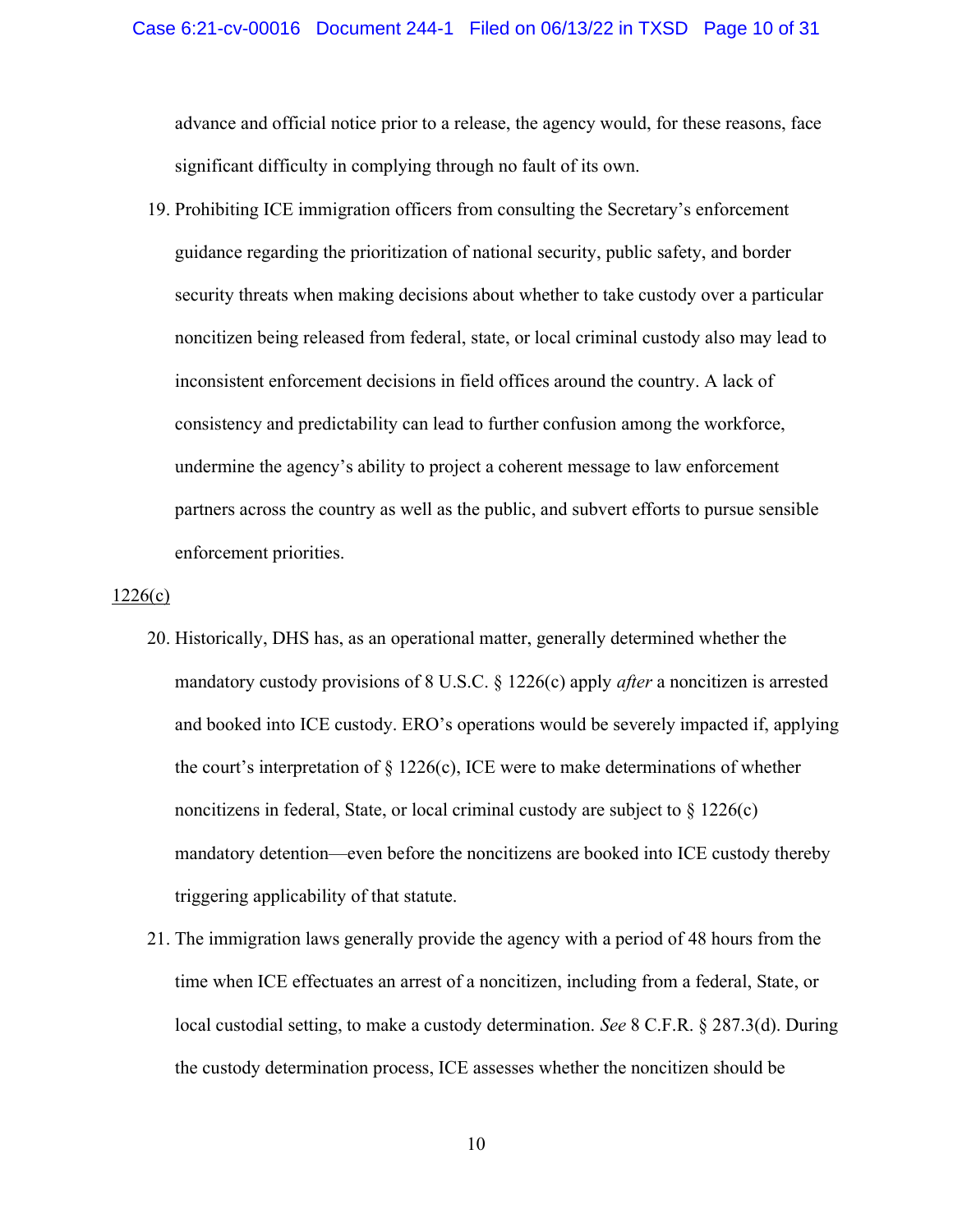detained or released, and if released, whether any conditions of release should be imposed. It is subsequent to taking custody, generally during that custody determination process, that an ICE officer must consider whether an individual in ICE custody is subject to 8 U.S.C. § 1226(c) and its restrictions on release.

22. As an initial matter, DHS is not, and has never been, aware of all noncitizens in the United States who are described in one of the categories of mandatory detention under § 1226(c). Additionally, an officer's determination whether an individual is subject to 8 U.S.C.  $\S 1226(c)$  can be a complicated inquiry that may entail additional investigation and analysis, including, but not limited to, obtaining additional documents (e.g., the record of conviction, charging instrument, written plea agreement, transcript of plea colloquy, jury instructions, or any explicit factual finding by the trial judge). Due to the legal complexity of assessing certain grounds of removability based on state convictions, officers also routinely have to consult with agency counsel before a custody decision can be made. In addition, it is my experience that case law in this area can often change and a state conviction that would render a noncitizen subject to 8 U.S.C. § 1226(c) at the time the detainer was placed may no longer subject a noncitizen to 8 U.S.C. § 1226(c) when ICE is notified of release, or vice versa. I also understand that variations in case law are such that a conviction may give rise to grounds of removability (and potentially trigger 8 U.S.C.  $\S$  1226(c)) in one jurisdiction but not in another. Because these complexities require case-by-case review and local coordination, ICE often does not know whether a noncitizen would be covered by 8 U.S.C. § 1226(c) prior to ICE taking custody and conducting the relevant review. Moreover, the applicable charge(s) of removability in a given case may not readily identify the noncitizen as being subject to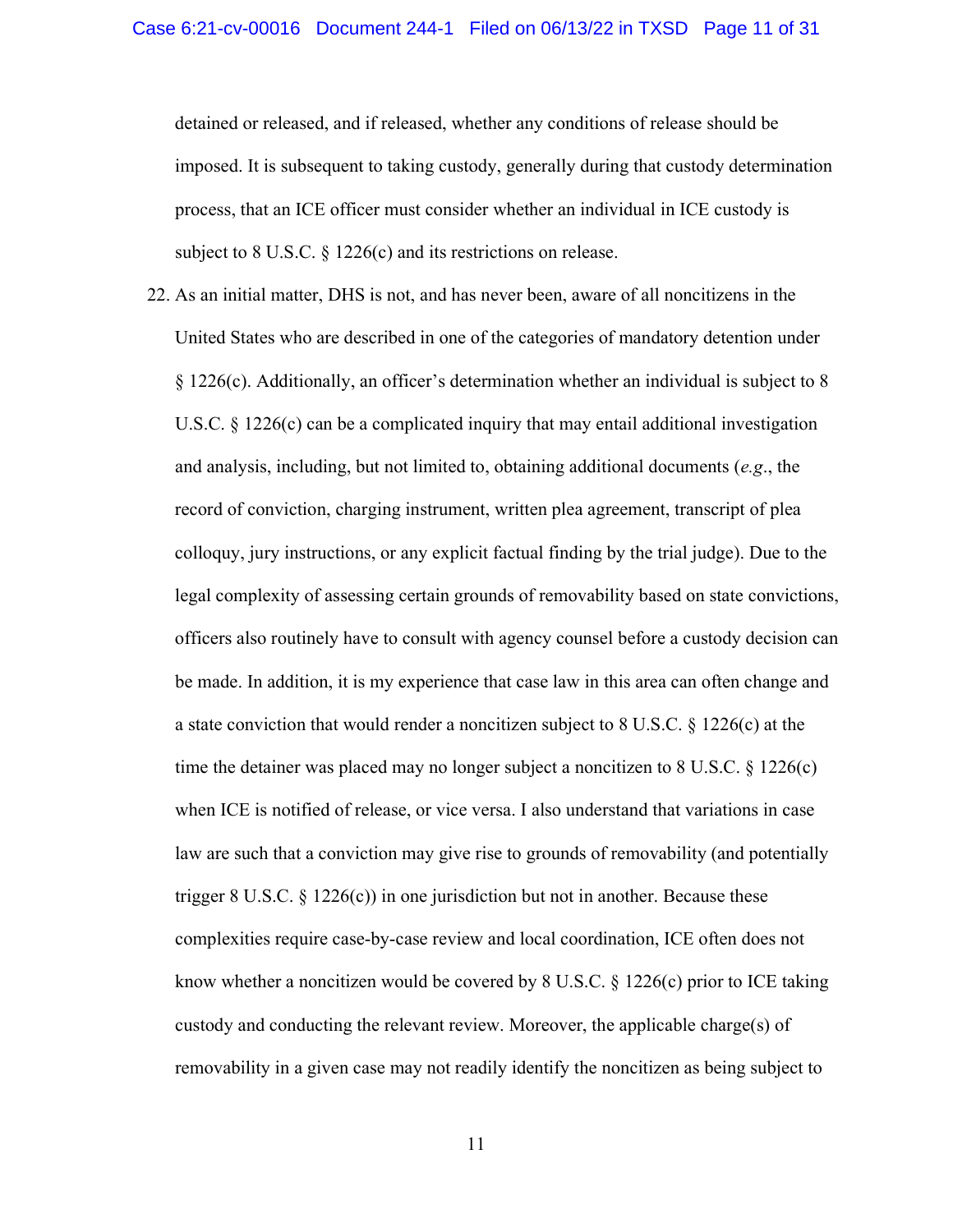mandatory custody. For example, if a noncitizen who is in removal proceedings as a non-criminal visa overstay is arrested and convicted for a removable offense listed in 8 U.S.C. § 1226(c)(1)(A)–(D), that ground does not need to be formally charged as the basis of removal in order to trigger mandatory detention. See Matter of Kotliar, 24 I&N Dec. 124, 126–27 (BIA 2007). And, because, in most cases, a criminal charge alone (as opposed to a conviction) will not generally trigger  $8 \text{ U.S.C. } 8 \text{ 1226(c)}$ , noncitizens with pending criminal charges may shift from being subject to  $8 \text{ U.S.C.} \$  1226(a) to  $\frac{8}{3}$ 1226(c) upon being convicted. Accordingly, even information in ICE databases regarding charges of removability lodged in a given case would not necessarily indicate whether  $\S 1226(c)$  applies.

- 23. Further, ERO may not be aware of a noncitizen's criminality at the time a Notice to Appear (NTA) is issued by another DHS component, making any requirement that ERO arrest any noncitizen potentially subject to § 1226(c) impossible. For example, U.S. Citizenship and Immigration Services (USCIS) may issue an NTA to a removable noncitizen after adjudicating and denying an application over which it has jurisdiction, such as an asylum application or an application for adjustment of status. ERO is not generally notified when USCIS issues an NTA, and an NTA issued by USCIS may not charge criminal grounds of removability in all cases in which they are applicable.
- 24. In addition, it is my experience that while individuals subject to 8 U.S.C. § 1226(c) are not eligible for release on bond, they are eligible for what is referred to as a "*Joseph* hearing" in which an immigration judge will determine whether the individual is "properly included" in the scope of  $8$  U.S.C.  $\S$  1226(c). See  $8$  C.F.R. § 1003.19(h)(2)(i)(D); Matter of Joseph, 22 I. & N. Dec. 799 (BIA 1999). If ICE were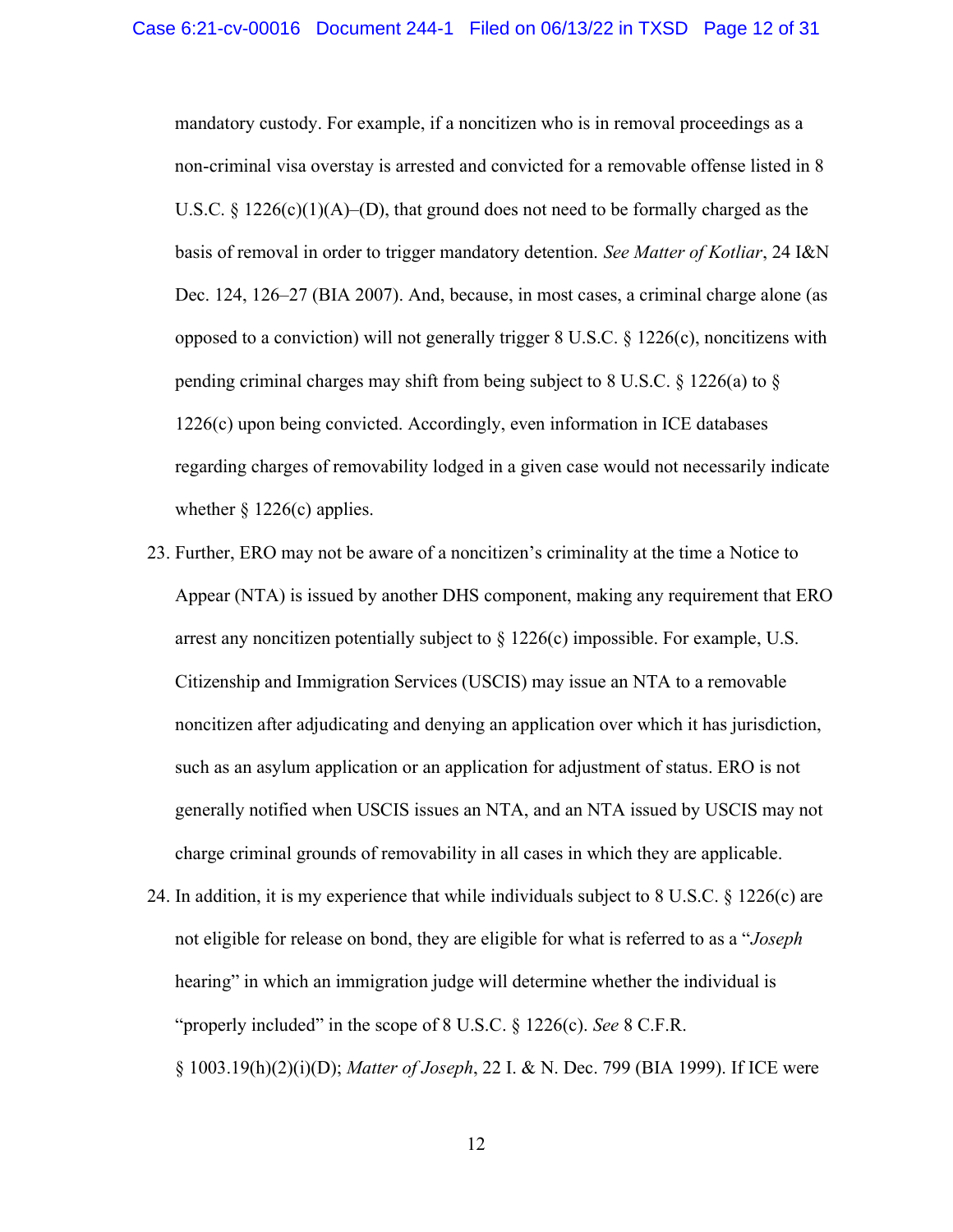required to arrest every noncitizen who *may* be subject to  $\S 1226(c)$  detention, without any prioritization based on public safety of national security threat, this would have cascading impacts not only on ERO, but also on ICE's Office of the Principal Legal Advisor (OPLA), whose attorneys must appear at all of these hearings, and the Department of Justice's Executive Office for Immigration Review, which must provide an immigration judge to consider the evidence and render a decision. Such resources are limited. An increased workload in this area could negatively effect and slow down other priority immigration proceedings, hindering DHS efforts to secure final orders of removal, including those related to individuals who present egregious national security or public safety risks. It would also sharply curtail any progress being made to reduce the backlog in the immigration court system.

- 25. If ICE were to arrest all noncitizens who have removal proceedings pending and who could possibly be subject to restrictions on release from custody upon arrest would be extraordinarily burdensome—and likely impossible—for ERO to achieve compliance. As of June 5, 2022, there were nearly 327,000 noncitizens in pending removal proceedings on ERO's non-detained docket with either criminal convictions or pending criminal charges.
- 26. If, applying the court's interpretation of  $\S 1226(c)$ , DHS were to make a  $\S 1226(c)$ determination for all noncitizens who are in removal proceedings—including noncitizens who are not currently detained by ICE—it would impose insurmountable burdens on ERO, which would have to shift considerable resources to make those complicated determinations and then conduct at-large arrest operations.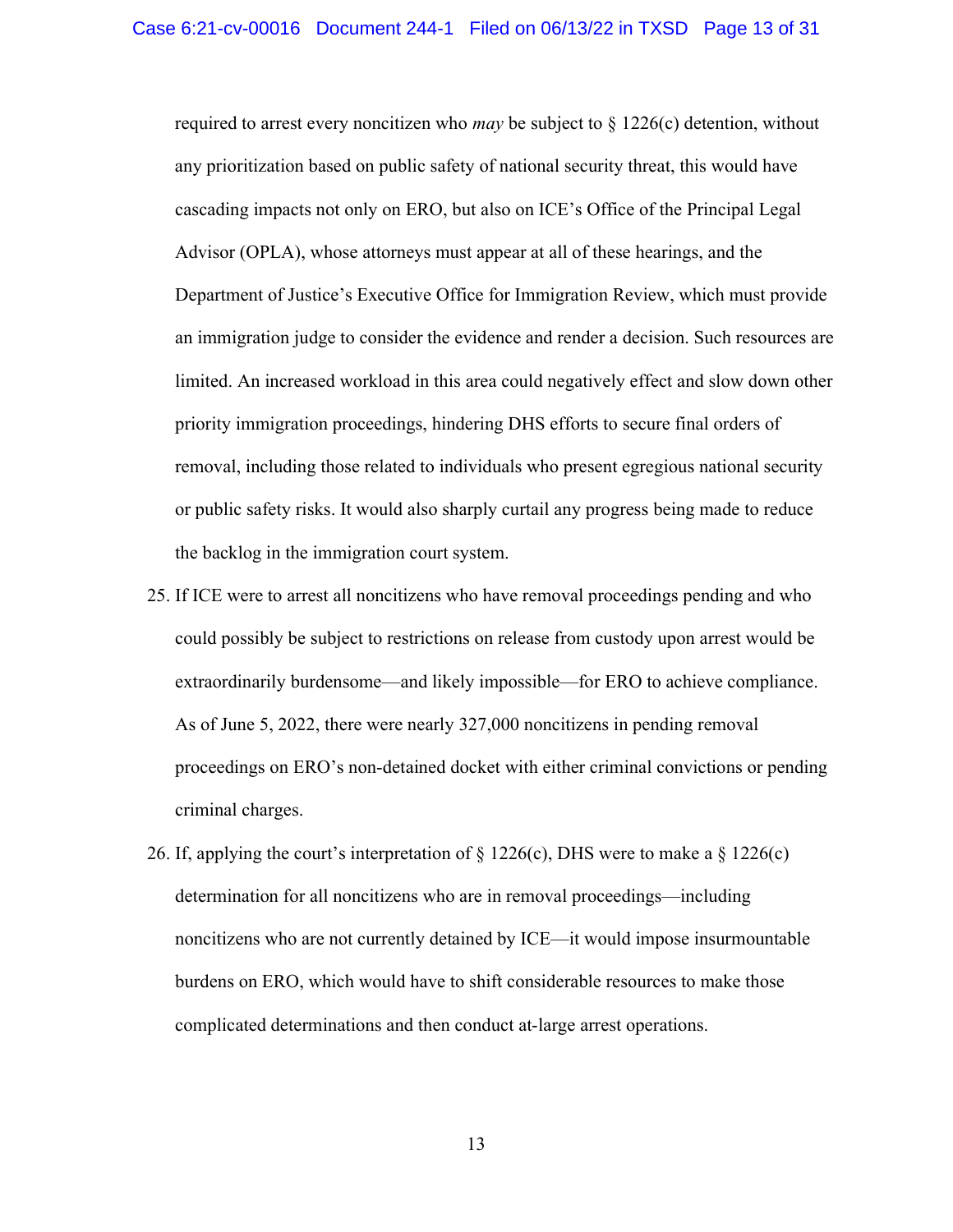- 27. At-large arrests of removable noncitizens are resource intensive and, like any law enforcement operation, can pose a danger to ICE officers, the noncitizen at issue, and members of the public. At-large arrests of removable noncitizens generally require at least two officers to be present for officer safety reasons, and arrests at a residence usually require five or more officers. During an at-large arrest, the target may be armed; the officers have no physical control over the location; and there is always the potential for disruption of the enforcement action by the target's family members, associates of the target, or members of the community. Moreover, a team of ICE officers must engage in time-consuming work (e.g., database searches, visits to addresses(es) associated with the target, deconfliction with the activities of other law enforcement agencies, and surveillance), in order to locate each at-large noncitizen.
- 28. In my experience, which has spanned 24 years and five presidential administrations, the agency has never, to my knowledge, enforced  $\S 1226(c)$  as mandating the arrest of any individuals. To the contrary, I have always understood it to prohibit the release of those who have been arrested and taken into ICE custody.

#### Section 1231

29. As of June 5, 2022, there were 5,013 noncitizens with final orders of removal in ICE custody. Nearly 1.2 million noncitizens with final orders of removal remain nondetained. Many of these individuals likely were never detained during removal proceedings or were released from custody at some point in accordance with the discretionary authority vested in ICE immigration officers by statute or pursuant to orders by immigration judges or federal courts.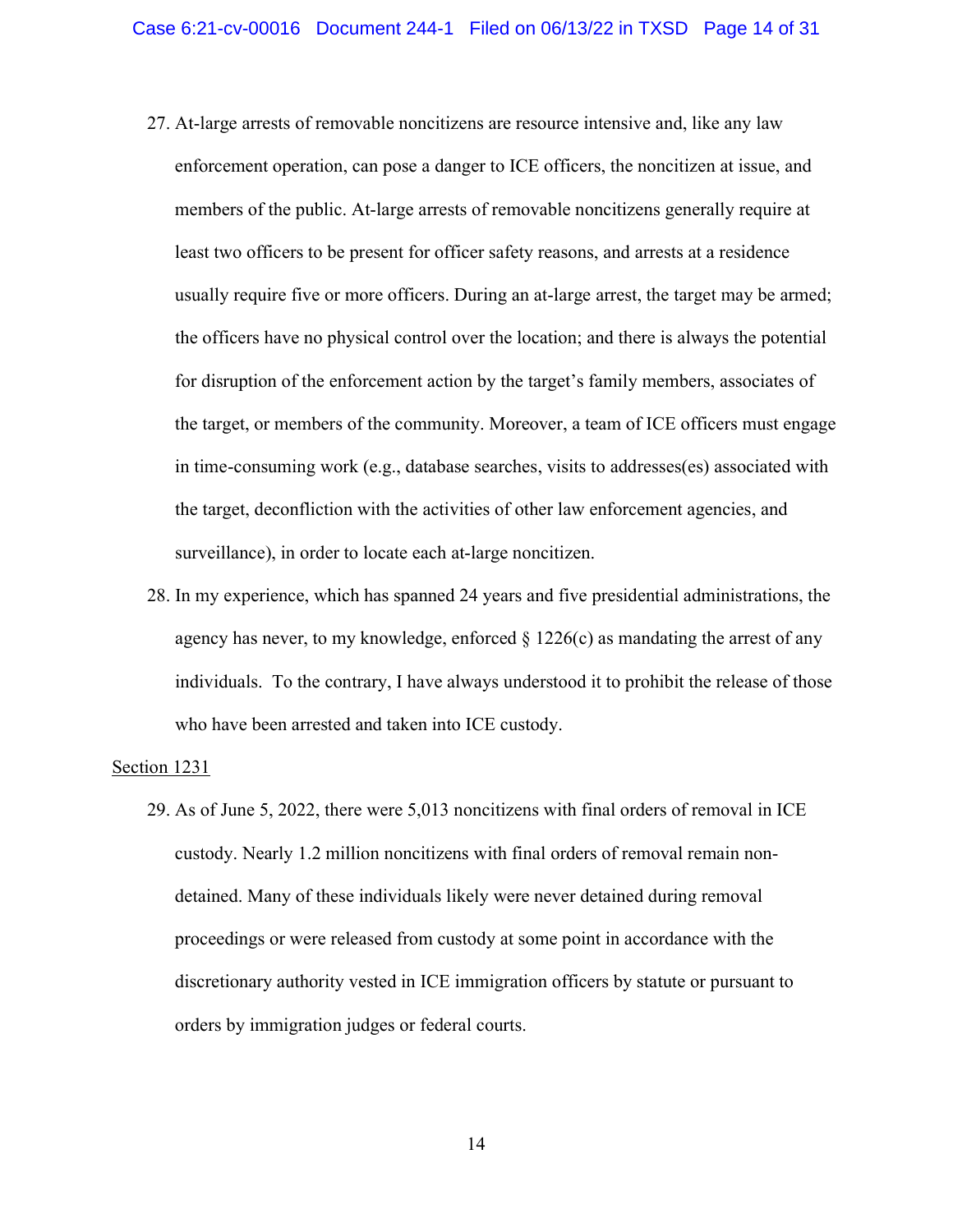- 30. DHS has historically understood  $\S 1231(a)(2)$  as authorizing the detention of noncitizens during the removal period, and prohibiting the release during the removal period only of those noncitizens who are already detained and have been found inadmissible under §  $1182(a)(2)$  or  $(a)(3)(B)$  or deportable under §  $1227(a)(2)$  or  $(a)(4)(B)$ . Accordingly, ICE has long exercised its discretionary authority to release some detained noncitizens during the removal period who have not been found inadmissible or deportable based on the specific grounds referenced in  $\S 1231(a)(2)$ .
- 31. If ICE was required to maintain custody of every detained noncitizen during the removal period and not simply those that the statute says the agency shall release "under no circumstance," ICE would not have sufficient detention resources to implement the order while carrying out its broader mission priorities effectively.
- 32. ICE is appropriated for limited bed space and simply lacks capacity to continue to detain each detained noncitizen during the removal period. ICE must balance competing detention priorities, including individuals apprehended while attempting to enter the United States and individuals subject to  $\S 1226(c)$  custody or who otherwise pose national security or public safety risks, when allocating detention space.
- 33. Additionally, implementation of such a requirement would significantly alter ICE operations in support of its mission. Detention during the removal period is intended to facilitate removal. Factors beyond ICE's control may limit—or frustrate entirely—its ability to remove a noncitizen during the removal period. For example, many receiving countries have lingering COVID-related border closures and pre-removal testing and/or vaccination requirements that can complicate removal operations. This is further exacerbated in receiving countries that were already reluctant or uncooperative prior to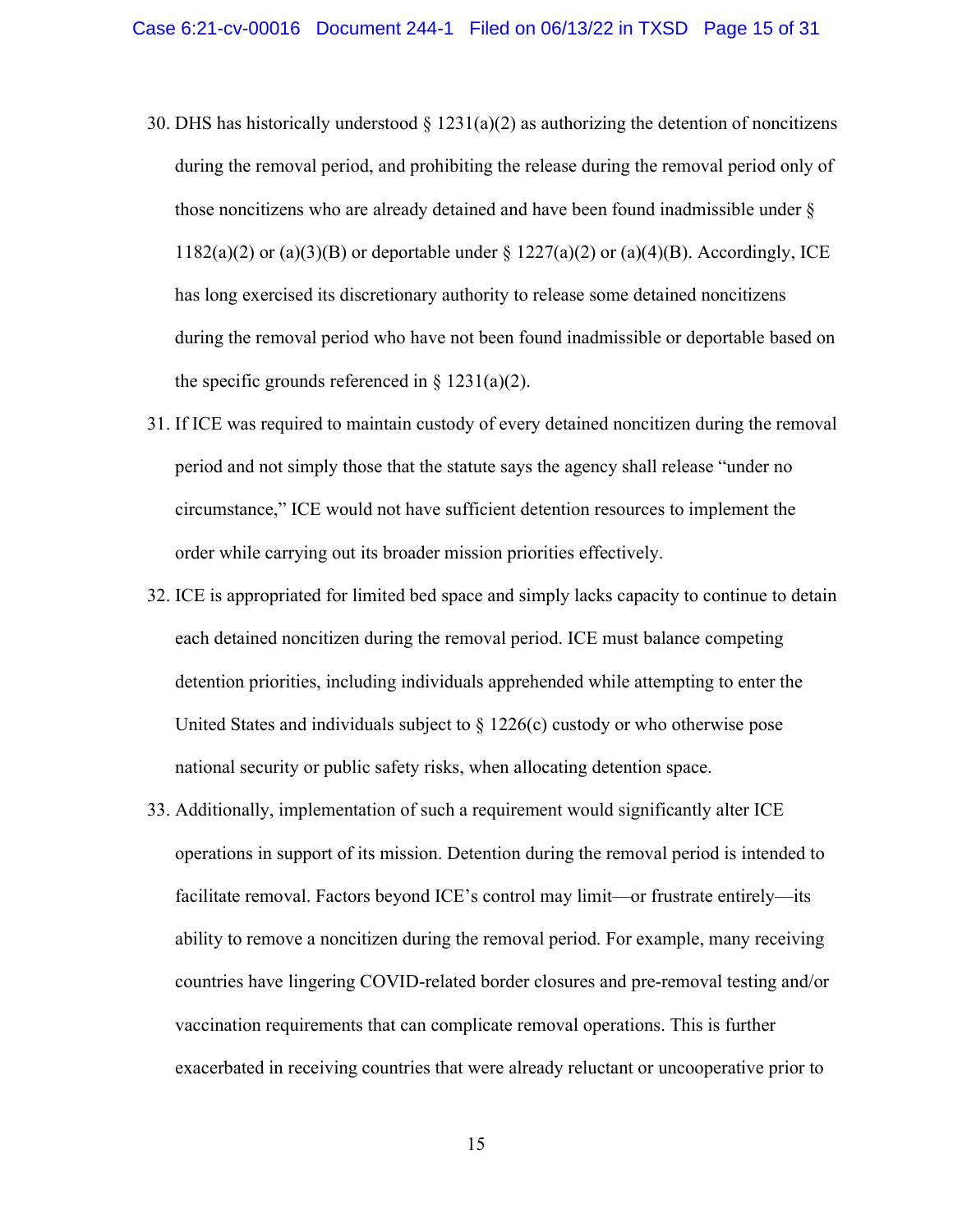the pandemic. Several countries do not issue travel documents for their citizens, or only do so on a very limited basis. Limited direct and transit flight routes pose further complications. Natural disasters and armed conflict can further prevent removal during the removal period. In just one recent example, the situation in Ukraine significantly complicated potential removals of Ukrainian nationals. Absent special circumstances justifying continued detention, and as is constitutionally required, ICE generally releases a noncitizen who is subject to a final order of removal after expiration of the removal period when there is no significant likelihood of removal to the country to which he or she was ordered removed, or to a third country, in the reasonably foreseeable future. See Zadvydas v. Davis, 533 U.S. 678 (2001). When it is clear that this is going to be the case, ICE often releases such noncitizens during the removal period, so long as it not constrained by the "under no circumstance" limitation in the statute. If ICE were required to maintain custody of all noncitizens throughout the removal period, without regard to the distinct treatment that the statute provides in the second, "under no circumstance," sentence, it would require ICE to detain individuals whom it anticipates will be released after expiration of the removal period because there is no significant likelihood of removal in the reasonably foreseeable future, needlessly wasting limited detention resources.

34. If ICE had to maintain custody of every detained noncitizen during the removal period, that requirement would also bar the release of noncitizens who have been granted withholding of removal under  $\S 1231(b)(3)$  or the Convention Against Torture (CAT) regulations. While a grant of withholding of removal only limits repatriation to certain countries, removal to third countries is rare. Yet, noncitizens granted withholding of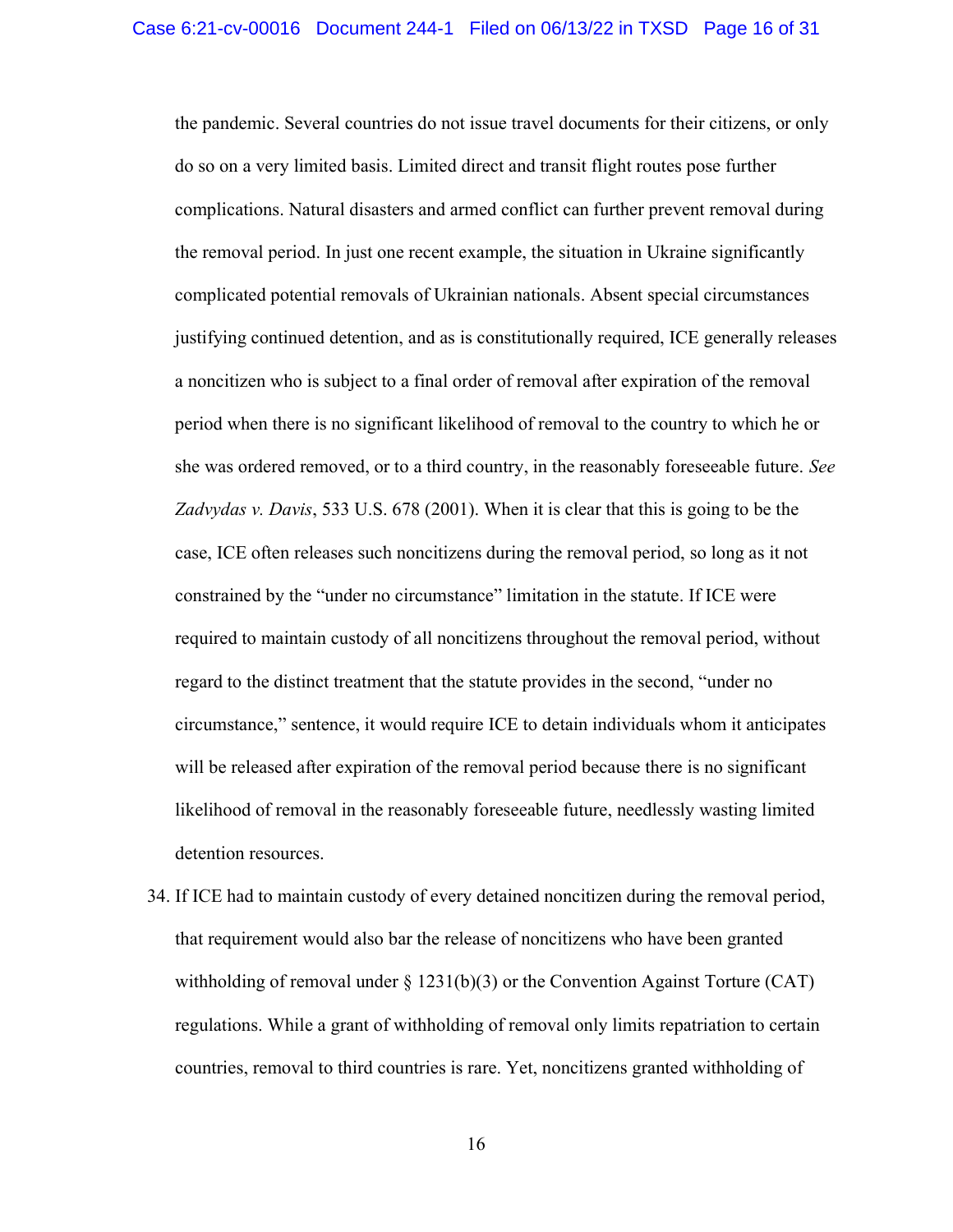removal are subject to § 1231 detention. See 8 C.F.R. § 241.4(b)(3). There would be no operational reason to continue to detain noncitizens for 90 days who have established a clear probability of persecution on account of a protected ground or torture in the country of removal but who lack a significant likelihood of removal in the reasonably foreseeable future.

35. Enforcement actions against and continued detention of the entire population covered by §§ 1226(c) and 1231(a)(2) would require ICE bedspace, personnel, and other resources that simply do not exist. Prior to March 15, 2022, ICE was funding for 34,000 beds. That number included 2,500 family unit beds. The budget that went into effect March 15, 2022, does not include funding for 2,500 family unit beds. This reduced ICE's total available bed space from 34,000 to 31,500. The number of adult beds did not change. ICE's access to its full inventory of bedspace is limited, however, due to various court orders limiting the intake of noncitizen detainees, an increase in detention facility contract terminations, and detention facility contract modifications. The ongoing COVID-19 pandemic has also had a significant impact. It has led to cohorting and quarantine requirements for facilities, as well as social distancing within facilities, which often results in unusable beds.

#### Damaging Costs to National Security and Public Safety

36. Due to this finite number of detention beds, to meet the Department's important mission, ERO must prioritize its detention resources to facilitate the detention of certain noncitizens, including those who are convicted criminals, public safety threats, and/or recent border entrants. As of June 5, 2022, the currently detained population of 24,700 noncitizens constitutes more than 92% of the approximately 26,800 currently available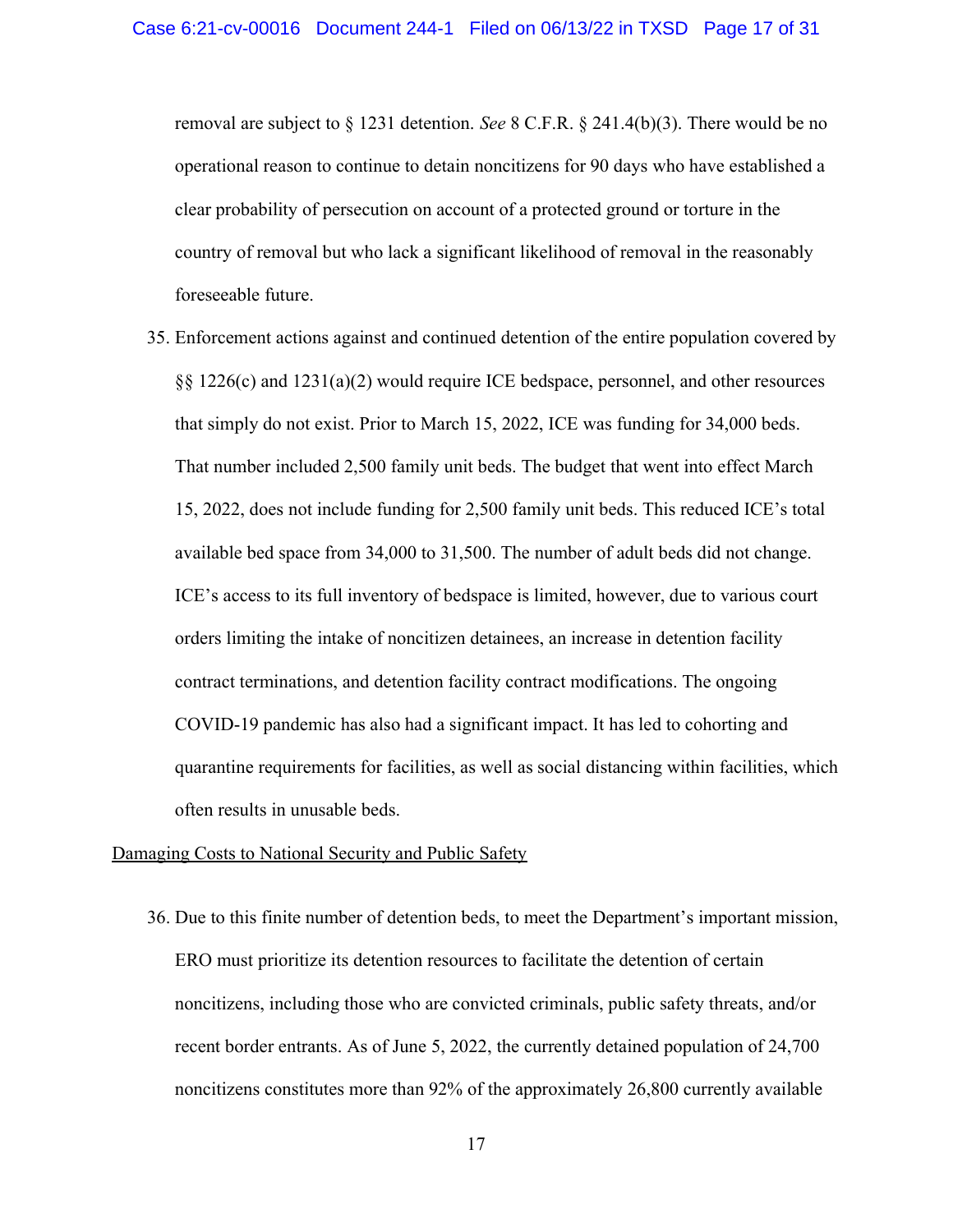beds. If, applying the court's interpretation of §§ 1226(c) and § 1231(a)(2), ICE had to conduct enforcement actions against all noncitizens potentially subject to  $\S 1226(c)$  or  $\S$  $1231(a)(2)$ , it would be impossible for ICE to prioritize the use of its finite detention resources to carry out its public safety, national security, and border security mission in a fair, consistent, and effective manner. Specifically, following the court's interpretation of those statutes could result in the release from federal, state, and local criminal custody of noncitizens ICE would otherwise deem priorities for removal, given their public safety, national security or border security threat.

- 37. Enforcement actions against the entire population described in the Court's order—that is, all noncitizens being released from federal, state, and local criminal custody pending removal proceedings that ICE has determined to be subject to  $\S 1226(c)(1)$ , and noncitizens in the removal period who are in ICE custody and for whom detention has long been understood not to be mandatory under  $\S 1231(a)(2)$ —would require ICE bedspace, personnel, and other resources that simply do not exist and would detract from the agency's ability to meet other pressing operational needs, including those pertaining to supporting the Department's broader public safety and border security mission.
- 38. If, in an enforcement scheme that takes the court's reasoning into account, ICE had to pursue enforcement beyond those who the Department already recognizes cannot be released from detention pending removal proceedings while in ICE custody would require the arrest and detention of—and thus require expenditure of DHS's limited detention space on—noncitizens who do not constitute public safety threats, limiting the space available for those who do pose such threats. Notably, not all cases meeting the definition for mandatory custody constitute public safety threats. For example, a lawful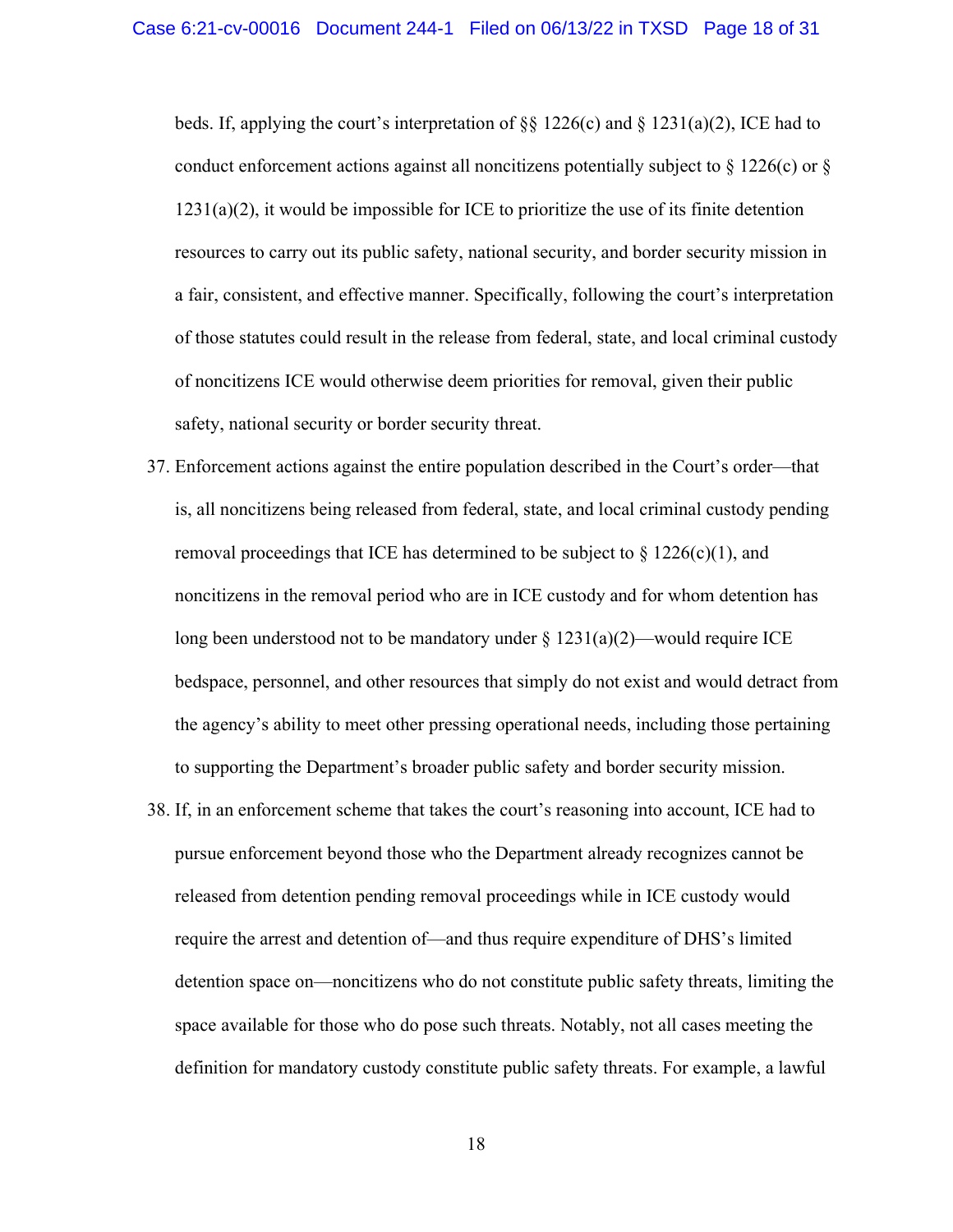permanent resident convicted many years ago of certain drug possession offenses or of filing a false tax return can count as an aggravated felon for purposes of  $\S 1226(c)$ detention. Conversely, some noncitizens who do pose a current threat to public safety, such as those convicted of certain sex offenses, are not covered by the  $\S 1226(c)$ detention provision. Likewise, noncitizens who are recently and credibly accused of serious crimes like murder, but who are not convicted, may pose a more serious public safety threat than noncitizens who may have been convicted decades ago for a nonviolent tax offense even though the mandatory custody provisions would apply in the case of the tax offense and not the accused murder.

39. As a result, by vacating the Department's central guidance for ICE immigration officers on the enforcement of civil immigration laws when deciding whether to take certain noncitizens into custody, release other noncitizens from detention, or execute certain removal orders, the court's order would make it difficult for ICE to effectively prioritize the use of its finite resources to carry out its public safety, national security, and border security mission in a fair, consistent, and effective manner, making the community *less* safe. Specifically, an enforcement scheme that applies the court's reasoning would likely result in the inability of ICE to take into custody and detain some noncitizens ICE has deemed priorities for removal, including recent border crossers, individuals charged but not convicted of serious public safety offenses, and sex offenders like those targeted for enforcement in operations like Operation SOAR (Sex Offender Arrest and Removal), a coordinated effort to arrest and remove noncitizens convicted of egregious offenses against persons that might not subject an individual to  $\S 1226(c)$  custody. Once a noncitizen described in  $\S 1226(c)$  is taken into custody, officers expressly lack discretion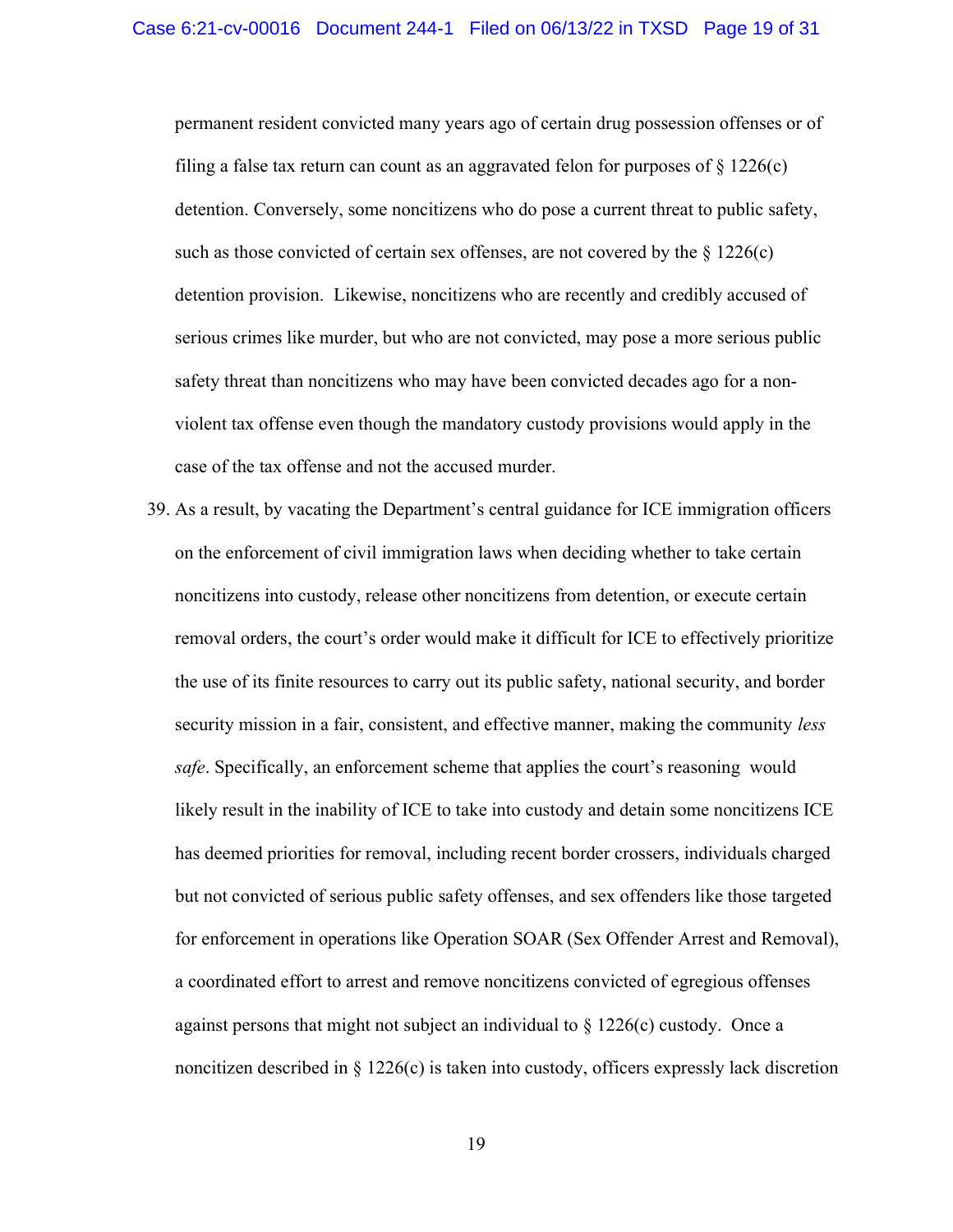to release that person while proceedings are pending, even if that person does not pose a threat to national security, public safety, or border security. Without clearly established guidelines optimizing agency resources, the already limited bedspace could become encumbered by lower-priority individuals, impeding ICE's ability to target high-priority individuals for enforcement. Although local needs and demands are pertinent considerations, they must all work together in an efficient manner. In order for the nation's immigration enforcement apparatus to operate in a holistic manner that optimizes agency resources while carrying out ICE's congressional mandate to enforce the nation's immigration laws, there needs to be some form of central coordination.

- 40. If ICE were required to arrest, take into custody, and detain all known noncitizens described in  $\S 1226(c)$  or  $\S 1231(a)(2)$ , it would completely overwhelm ICE's current capacity and more significantly curtail ERO's ability to protect communities from public safety threats or support DHS's broader border security mission. Given the limited detention capacity described above, detaining such individuals would take up beds that might otherwise be used to hold individuals who present a greater danger to the community or flight risk than those described in  $\S$  1226(c) or in the second sentence of  $\S$  $1231(a)(2)$ . For example, a noncitizen with two petty theft offenses could be subject to detention under § 1226(c) or § 1231(a)(2), but a noncitizen with a serious DUI conviction or with pending charges for sex offenses or other violent felonies may not.
- 41. The implementation of the enforcement priorities has assisted ERO in re-deploying assets to meet the current threat and reality. Through effective prioritization of resources, ERO is better able to adjust in real time to pressing operational needs. For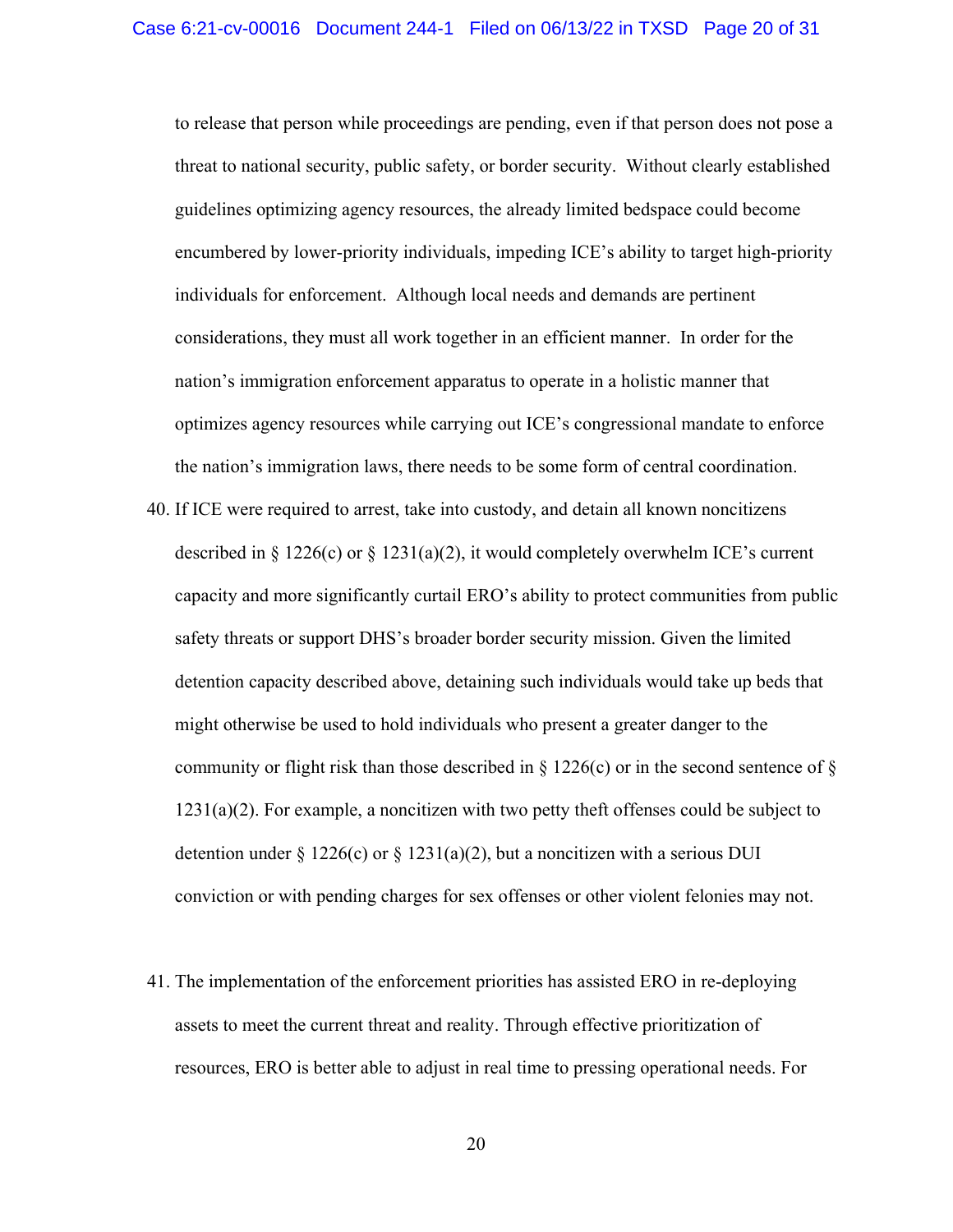example, ERO re-tasked several field operations teams to assist CBP in responding to state and local requests for assistance in the Rio Grande Valley, Del Rio, and Tucson areas to address increasing activity along the Southwest Border. Additionally, in recent months, ERO has continuously deployed approximately 300 officers to the Southwest Border to support CBP operations, for a total of 2,475 ERO personnel deployed during Fiscal Years 2021 and 2022. These deployments are expected to continue for the foreseeable future and may even increase depending on operational demands at the border. Officers and staff deployed from their normal duty stations to assist with border operations are generally unavailable to make arrests, manage detention, or effectuate removals in the interior. The support ERO provides at the Southwest Border includes, but is not limited to: transporting; processing; enrollment in ATD; removals; bedspace management of those taken into custody, including those subject to expedited removal proceedings pursuant to 8 U.S.C.  $\S$  1225(b)(1); and transfers of those taken into custody. This flexibility has enabled ERO to address border security, consistent with the Mayorkas Memorandum, by focusing its resources on targeting noncitizens who recently unlawfully entered the United States, while also targeting serious criminal elements operating in the United States. It also has freed up bed space needed to support certain Title 42 expulsions and expedited removal. If the Memorandum were vacated and the court's order were to go into effect, ICE's ability to support these key enforcement priorities would be significantly constrained.

42. While the agency continues to direct resources to the border, it is all the more critical that ICE be able to prioritize its finite law enforcement resources on its public safety mission and targeted enforcement operations to locate and arrest national security and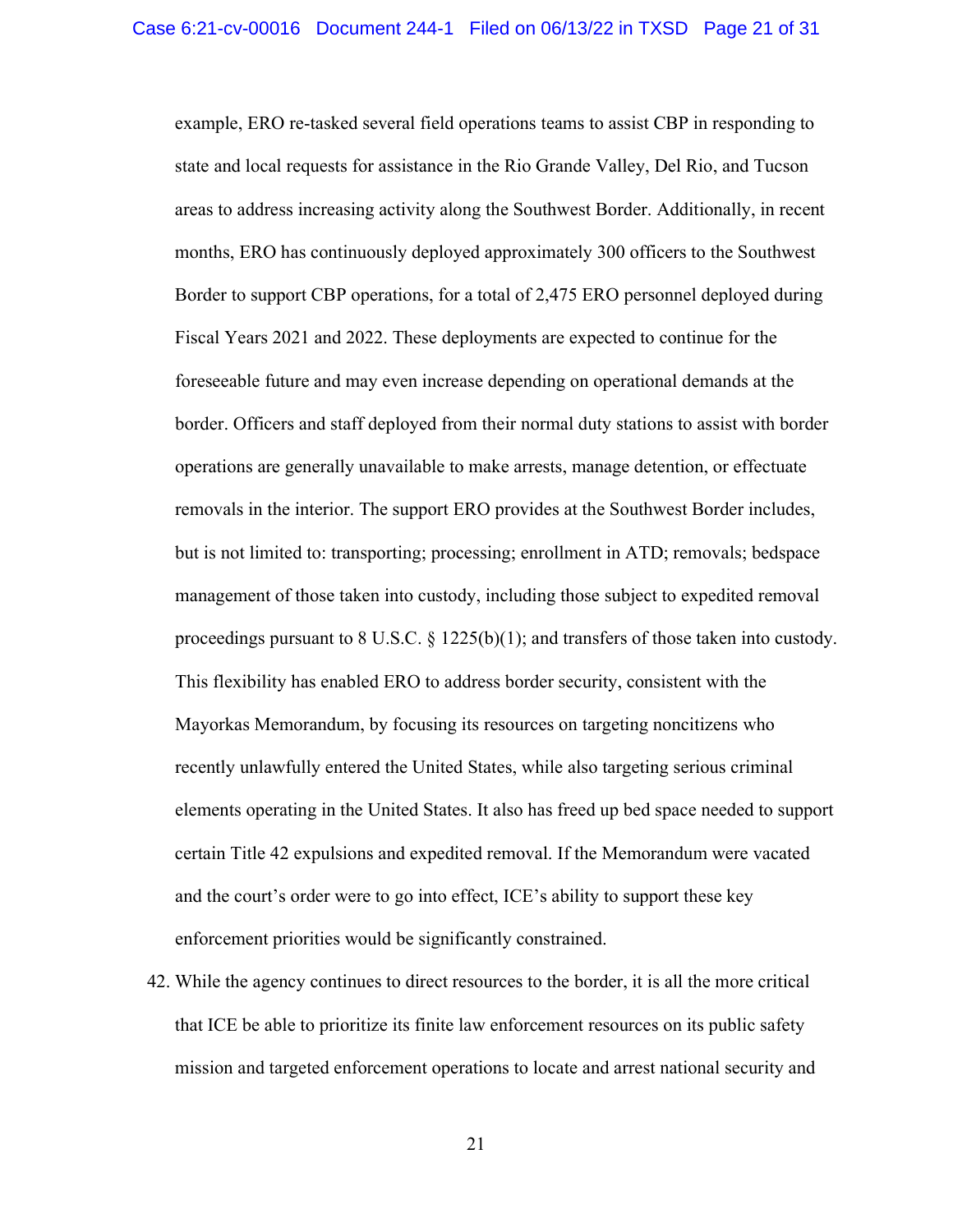public safety threats. A shift in resources to detain those subject to  $\S$ § 1226(c)(1) or 1231(a)(2) also limits resources available to detain recent border-crossers, who, for lack of detention resources, will likely be released.

- 43. Taking away the ability of ICE immigration officers to consult the prioritization guidance of the Mayorkas Memorandum when making discretionary enforcement decisions—or that restricts their discretionary authority entirely in certain respects—will lead to disparate prioritization across the country and a lack of consistency in enforcement actions. This could result in an undesirable shift in enforcement away from those who present the greatest risk to public safety and undermine public confidence in the nation's immigration enforcement efforts. Further, an attempt to take enforcement actions indiscriminately among this population, instead of against certain prioritized noncitizens, would not be an efficient or reasonable use of ICE's limited resources and would likely prevent ICE from effectively focusing on those noncitizens who pose the greatest and most imminent threat to public safety.
- 44. The Mayorkas Memorandum appropriately focuses agency resources on enforcement actions against the most serious offenders in ways that better protect public safety and national security. As DHS collectively addressed the surge of migrants seeking to cross the Southwest Border, ICE shifted resources to the border consistent with the Mayorkas Memorandum, which prioritizes border security. As noted above, the number of CBP apprehensions along the border continues to increase, with processing under both Title 42 and Title 8 continuing at historic levels. ICE has been providing meaningful support in this effort. Among other things, ICE has taken on the role of completing processing of more than 300,000 cases involving noncitizens apprehended by CBP. ICE also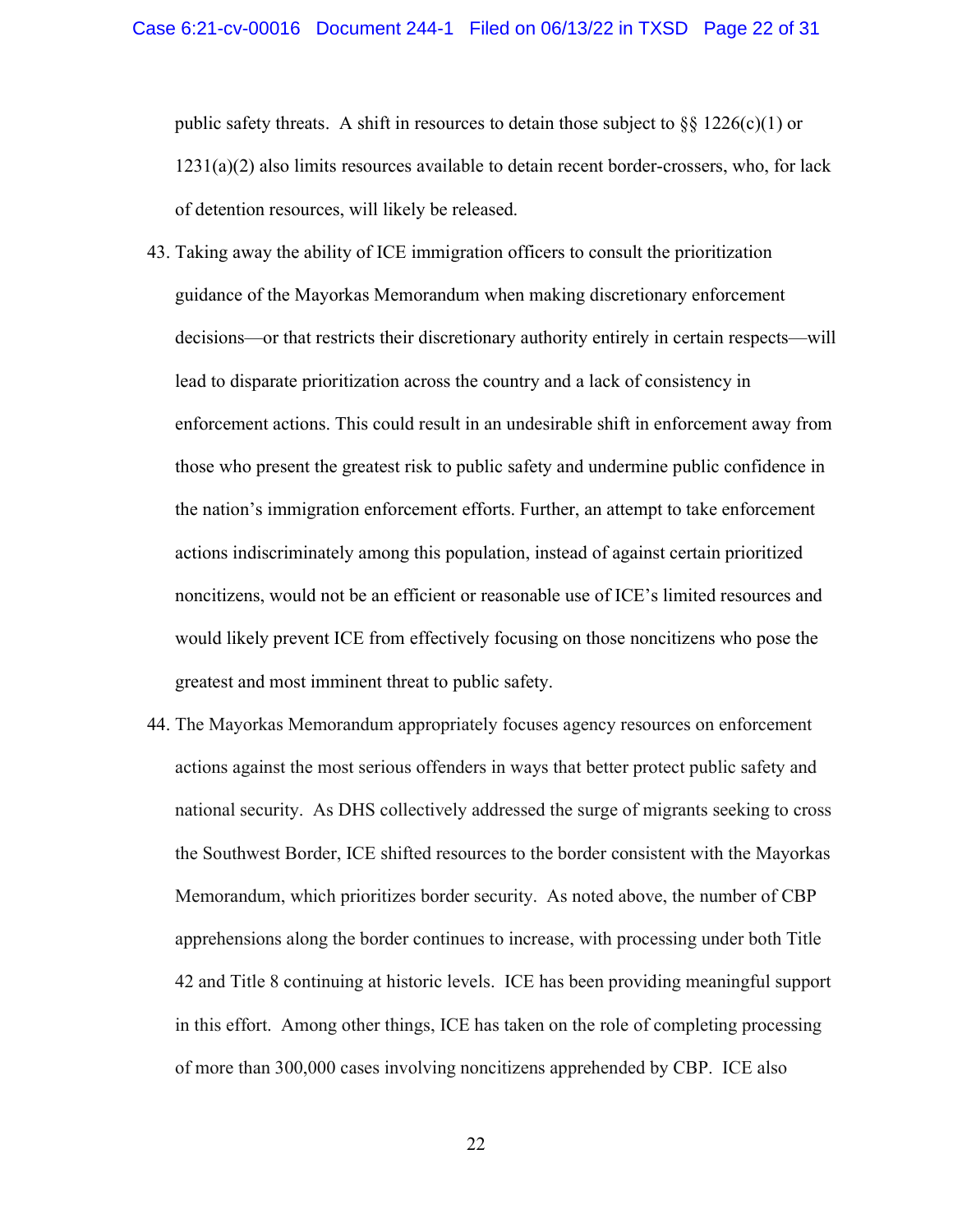transports individuals from the border to ICE detention centers throughout the country, conducts removal and expulsion flights, enrolls others in ATD, liaises with local government officials, collects DNA of noncitizens, and updates ERO software with risk classification assessments including mitigating and aggravating factors, among other duties. Due to this shift in resources, ICE has had fewer resources available to devote to interior enforcement. With respect to interior enforcement actions, the Mayorkas Memorandum has enabled ICE to appropriately prioritize its limited resources to ensure that the actions ICE has taken are focused on the most serious public safety threats. Despite having to transfer resources to the Southwest Border, ICE has been able to use the Mayorkas Memorandum to ensure that important public safety goals were being met. In the first 180 Days of implementation of the Mayorkas Memorandum, ERO's percentage of enforcement actions involving noncitizens convicted or pending conviction of a felony (including aggravated felonies), Sex Offenses (Including Involving Assault or Commercialized Sex), and National Security Offenses was 14.9% higher than the same time frame in Fiscal Year 2020. Also in that period, the percentage of enforcement actions involving non-citizens convicted or pending conviction of Assault, Dangerous Drugs, Homicide, Robbery, Sex Offenses, Sexual Assault, and Weapon Offenses was 17.1% higher than the same time frame in Fiscal Year 2020.

### Curtailment of Statutorily Authorized Discretion

45. An enforcement scheme that follows the court's reasoning also would undermine, if not effectively eliminate, the Secretary's statutory responsibility to "[e]stablish[] national immigration enforcement ... priorities" consistent with 6 U.S.C. § 202(5) in a manner that the Secretary deems the best use of the agency's resources to support its missions.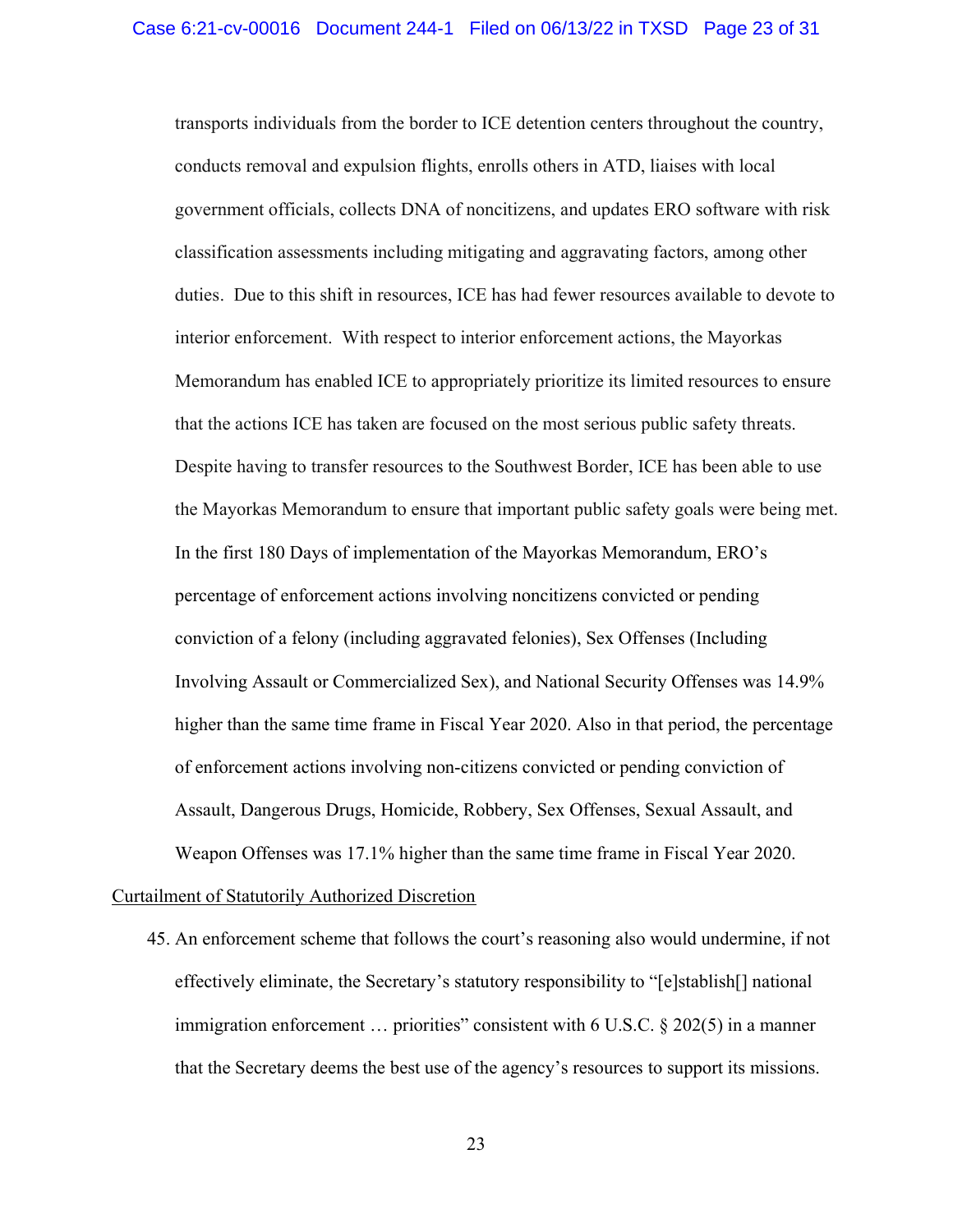The former INS, one of DHS's predecessor agencies, exercised prosecutorial discretion and had policies guiding such exercise since as early as 1909, and continuing in every Administration, including after the enactment of the Illegal Immigration Reform and Immigrant Responsibility Act of 1996, to maximize use of scarce agency resources, to protect the United States from national security threats, and to protect our citizens and communities from harm. See Department of Justice Circular Letter Number 107, dated September 20, 1909, dealing with the institution of proceedings to cancel naturalization; see also, e.g., Sam Bernsen, INS General Counsel, Legal Opinion Regarding Service Exercise of Prosecutorial Discretion (July 15, 1976).

### Inconsistent Application

- 46. Implementation of an enforcement scheme consistent with the district court's order will likely result in inconsistent application among the ERO workforce, which, as discussed above, has been extensively trained to apply the Mayorkas Memorandum. Without such a rubric, the workforce would be left with no uniform guidance regarding certain enforcement decisions. This will likely lead to lack of consistency across enforcement actions, and is a vast deviation from ICE's prior exercise of discretion.
- 47. Notably, the Mayorkas Memorandum does not mandate any outcomes. Rather, it is framed in a way to empower officers to focus resources on individuals who present the most, actual threats. As implemented by ERO, the guidance promotes thoughtful deliberation by officers who have been trained to consider individual facts and circumstances prior to taking an enforcement action. Without a framework in place, there would still remain a large divergence between the number of noncitizens subject to detention under  $\S$ § 1226(c)(1) or 1231(a)(2) and available bedspace. The Mayorkas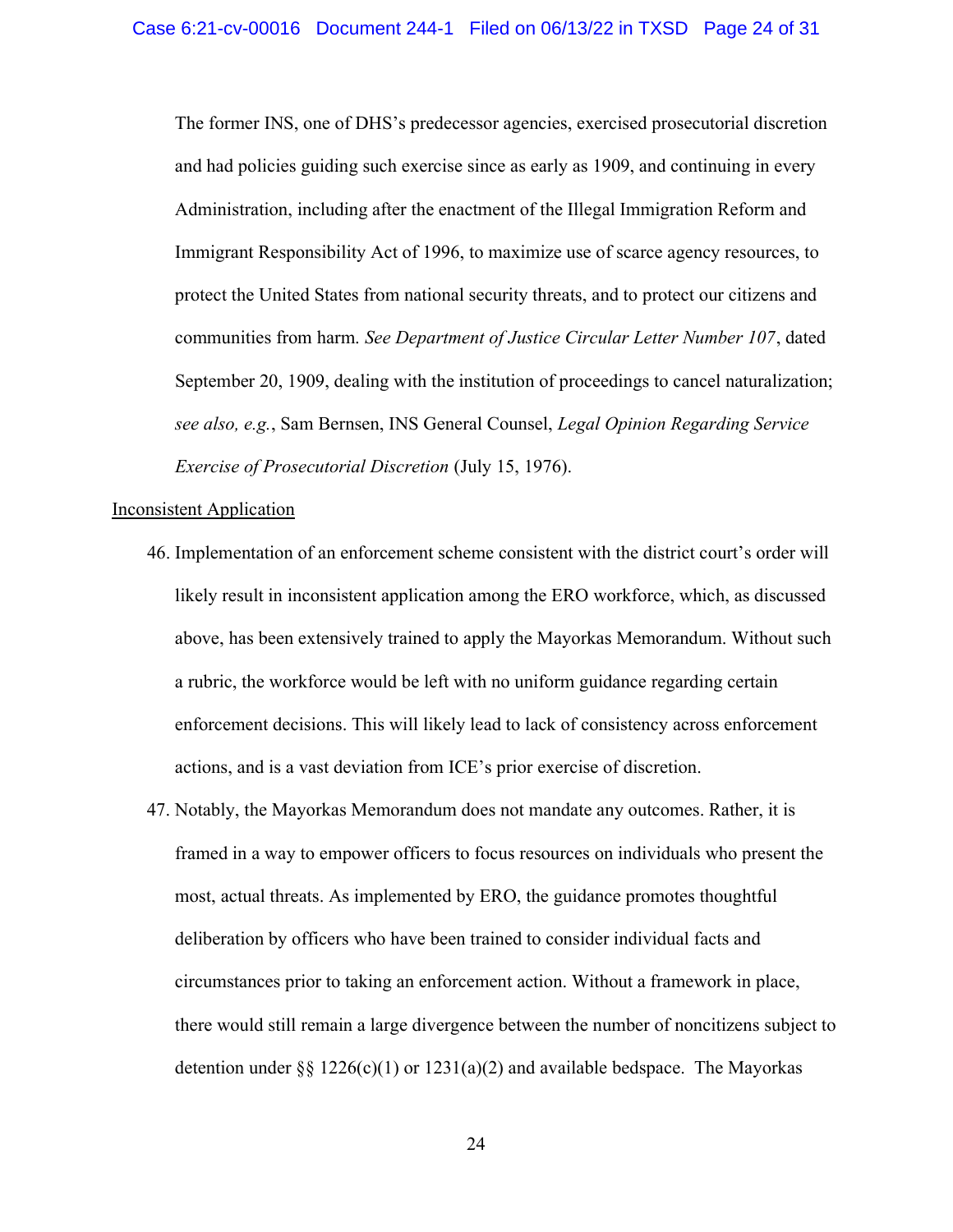Memorandum provides a mechanism for prioritizing amongst limited detention resources—focusing on the most significant public safety, national security, and border security threats. Without the Mayorkas Memorandum, officers will be left without a rubric to guide their decisions. One likely outcome is a first-come, first-served approach in which officers pursue enforcement action against anyone who falls within  $\S$ § 1226(c)(1) or 1231(a)(2), until bed space is full. The absence of a rubric could also result in a situation in which officers across the country are pursuing enforcement actions differently. Either of these situations risks significantly undermining public security and national security, as well as efforts to secure the border, by filling up bed space with noncitizens whose detention doesn't meet these goals, resulting in inefficient utilization of limited resources without adequately protecting public safety.

48. Reliance on the Mayorkas Memorandum provides consistency in enforcement. In its absence, there is likely to be inconsistency in how those entrusted with making determinations regarding enforcement of a noncitizen's final order of removal, resulting in possible inequitable outcomes. Notably,  $\S$  1231(c)(2) provides that the Secretary may stay the removal of a noncitizen if immediate removal is not "practicable or proper." The Secretary has delegated that authority to certain ICE officials. DHS has long considered its stay authority discretionary and exercised its authority to stay noncitizen's removal following case-by-case evaluation, consistent with the statutory standard, since before the Mayorkas Memorandum took effect. Notably, many of the factors militating in favor of declining to enforce a removal order under the Mayorkas Memorandum were also considered as part of DHS's discretionary decision-making before the memorandum took effect. Thus, for those individuals that fall within  $\S 1231(a)$  but for which removal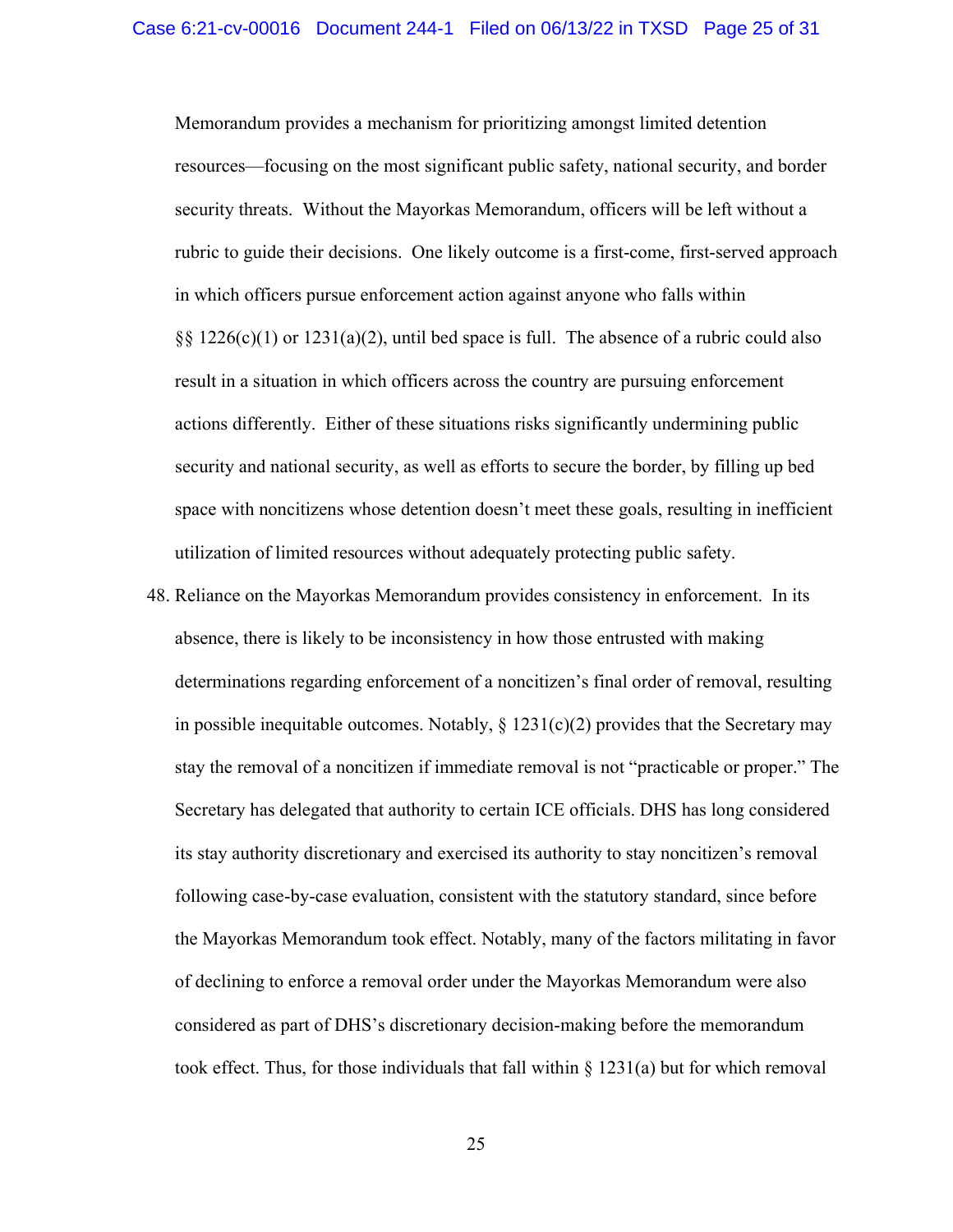has been determined is not "practicable or proper," ICE has historically not detained them during the removal period. The Court's interpretation of  $\S$  1231(a) seems to suggest that this approach may no longer be valid. If that were the case, ICE would be required to devote bedspace for 90 days to individuals it has no intention of removing, needlessly devoting resources to individuals that do not pose a threat and that ICE knows will be re-released to the community in a matter of months. This will inject considerable inconsistency and waste into the stay adjudication process.

49. Any potential policy or operational confusion due to vacatur could additionally harm ICE's relationship with state and local stakeholders. In particular, ICE must cultivate relationships with numerous state and local partners. To interact with state, tribal, and local jurisdictions, the Department needs to be able to articulate and defend its priorities. Operating without an overarching plan could irreparably harm ICE's relationships with key partners.

#### Ripple Effects and Resource Limitations

50. The vacatur of the Mayorkas Memorandum would have ripple and costly effects beyond ERO. For instance, OPLA, which represents ERO and all other DHS components in removal proceedings before the immigration courts, is facing crippling resource constraints that make prioritization essential. The number of cases pending before the immigration courts has more than doubled just since the end of Fiscal Year 2018, and the number of immigration judges has increased by more than 50 percent during that time. OPLA resource levels have not kept pace with this growth in docket size and the immigration bench, resulting in a deficit of several hundred OPLA attorney positions needed to litigate the administrative proceedings of noncitizens subject to removal under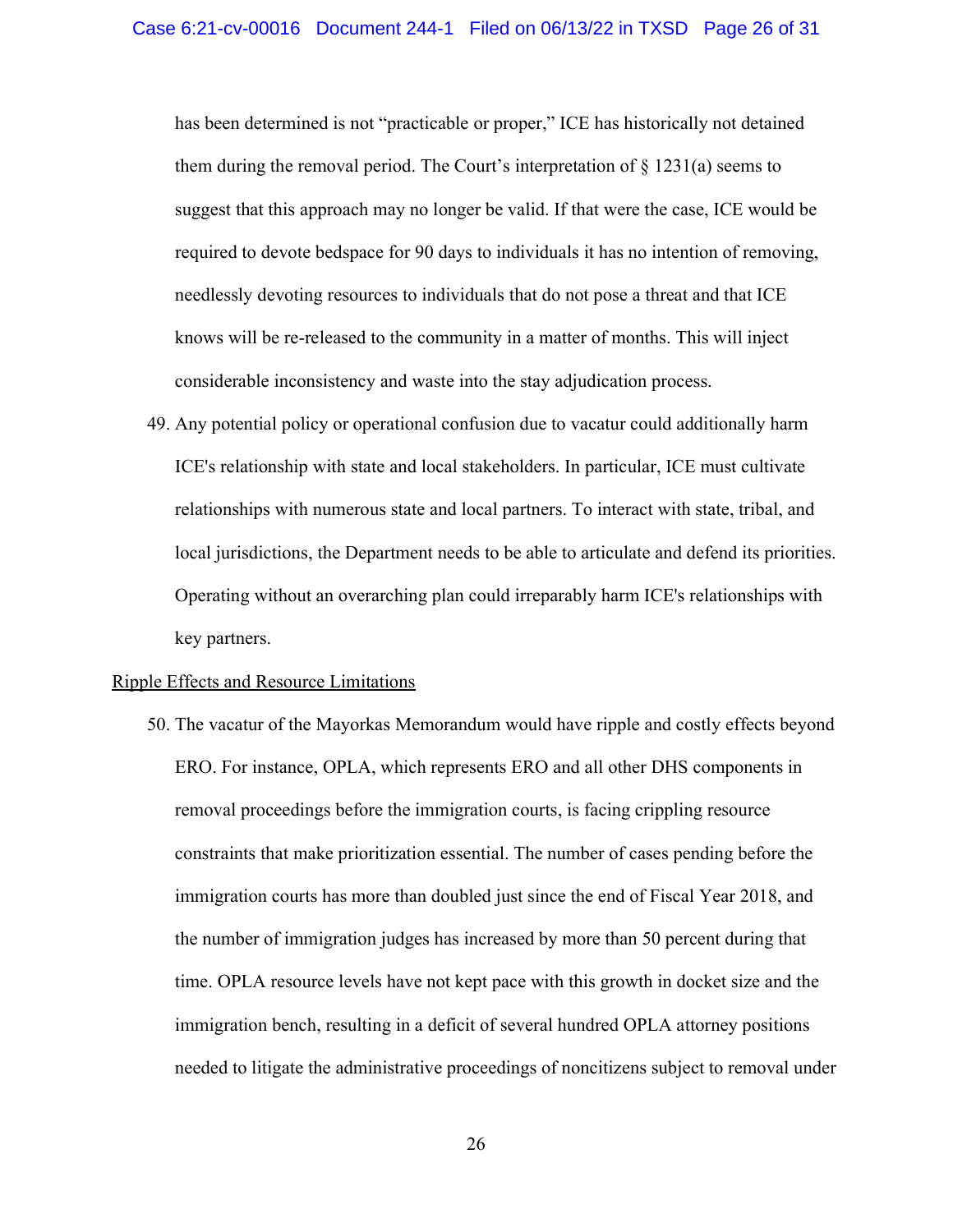the many grounds of removability established by Congress in the Immigration and Nationality Act (INA), including those who are subject to  $\S 1226(c)$ . See DHS, U.S. Immigration and Customs Enforcement Budget Overview – Fiscal Year 2023 Congressional Justification, at ICE-O&S-36 (explaining DHS's request for 341 additional OPLA positions in FY 2023 budget). $2$ 

- 51. Outside the context of immigration court, ERO relies heavily upon OPLA for legal advice and prudential counsel in performing our mission (including whether noncitizens are removable from the United States and under what authority they may be arrested and detained), and I have observed how these resource constraints have limited OPLA's availability to provide such services to ERO officers.
- 52. One way that OPLA has endeavored to address these resource challenges has been by building consideration of the priorities set forth in the Mayorkas Memorandum into its litigation practice before the immigration courts and Board of Immigration Appeals. See Memorandum from Kerry E. Doyle, Principal Legal Advisor, Guidance to OPLA Attorneys Regarding the Enforcement of Civil Immigration Laws and the Exercise of *Prosecutorial Discretion* (Apr. 3, 2022).<sup>3</sup> Already, OPLA has been able to remove thousands of nonpriority cases from the dockets by exercising prosecutorial discretion informed by the Mayorkas Memorandum. OPLA has also invested its time in conducting town hall meetings with stakeholders nationwide and updating ICE's publicfacing website with Frequently Asked Questions and a Quick Reference Card to explain

<sup>&</sup>lt;sup>2</sup> Available at https://www.dhs.gov/sites/default/files/2022-

<sup>03/</sup>U.S.%20Immigration%20and%20Customs%20Enforcement Remediated.pdf; see also DHS, U.S. Immigration and Customs Enforcement Budget Overview – Fiscal Year 2022 Congressional Justification, at ICE-O&S-22 (elaborating on OPLA resource shortfall and requesting additional attorney positions in FY 2022), available at https://www.dhs.gov/sites/default/files/publications/u.s. immigration and customs enforcement.pdf.

<sup>&</sup>lt;sup>3</sup> Available at https://www.ice.gov/doclib/about/offices/opla/OPLA-immigrationenforcement\_guidanceApr2022.pdf.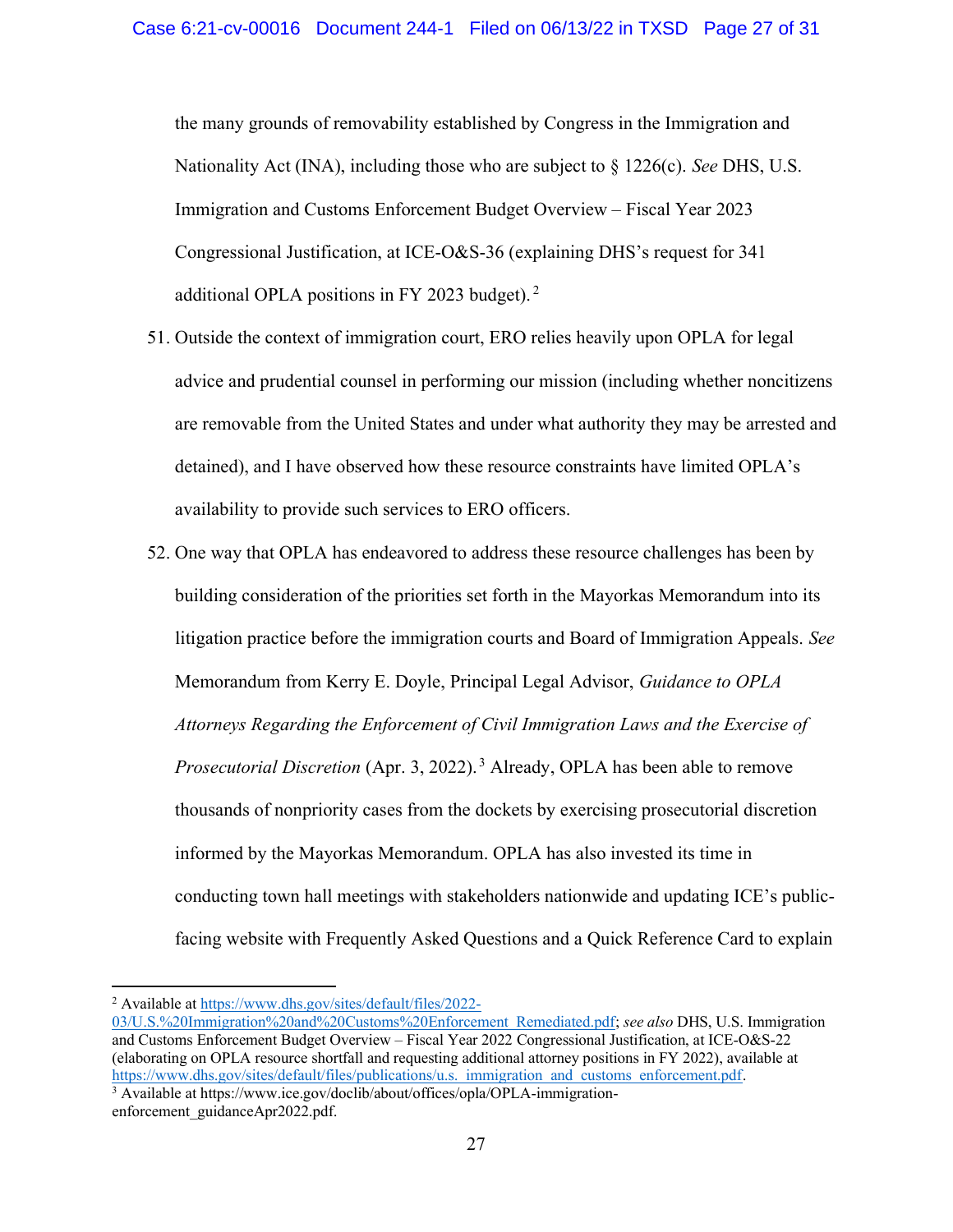how it applies the Mayorkas Memorandum in representing DHS before the immigration courts.

53. In addition to further straining OPLA resources, I believe that vacating the Mayorkas Memorandum could lead to a lack of clarity among the public, including noncitizens and their legal representatives, who will be unclear how to request or receive consideration for prosecutorial discretion from the Agency's attorneys.

### V. Re-programming funds/Detention Capacity

- 54. As an initial matter, reprogramming or transferring funds would not address the significant obstacles to identifying additional appropriate detention space. Over the past month, ERO has been working to identify additional beds and I am familiar with the many challenges associated with this effort. Finding and contracting for additional detention beds is a complicated process that requires several months per facility. First, ICE must identify available facilities. Second, ICE must conduct multiple preoccupancy inspections to ensure the facility is suitable for civil immigration detainees. Third, ICE negotiates with the detention provider and awards the contract that must be funded.
- 55. This process is complicated by the fact that detention providers are facing challenges in hiring appropriate staff, especially medical staff, and once staff are identified, ICE needs several weeks to ensure that they have appropriate clearances.
- 56. Notably, some facilities have terminated their contracts with ICE over the past two years. Further, civil immigration detention requires a heightened standard of care, and Congress has regularly required DHS to monitor facilities and discontinue agreements under certain circumstances. Available facilities are also impacted by state laws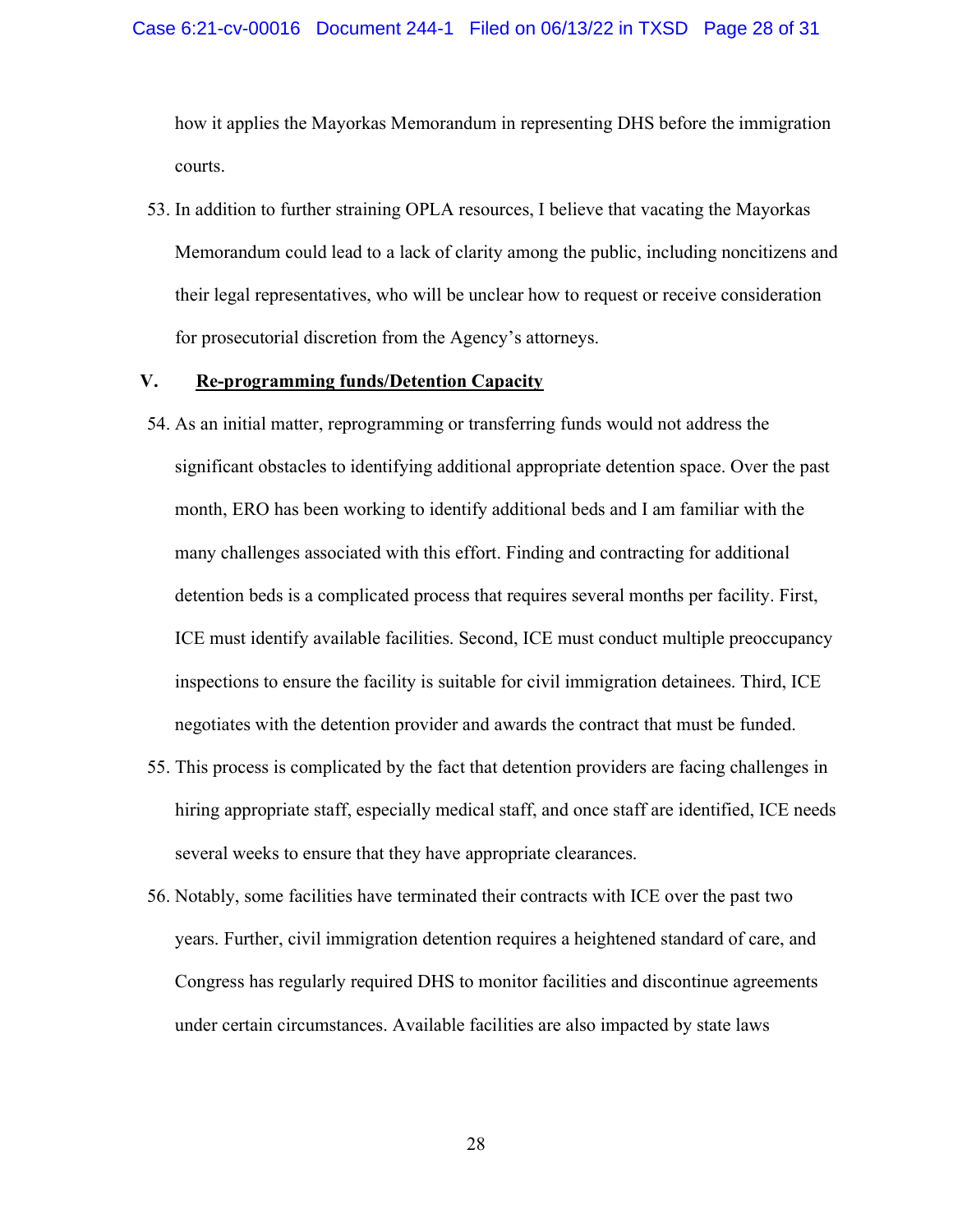### Case 6:21-cv-00016 Document 244-1 Filed on 06/13/22 in TXSD Page 29 of 31

prohibiting ICE detention. Further, ICE detention space has been limited by ongoing litigation that constrains ICE from using some of its detention capacity.

- 57. Based on the funding and operational challenges, I believe that ICE cannot readily add sufficient bedspace to accommodate the orders of magnitude of additional noncitizens that would need to be detained in order to comply with the court's order and also support its other interior enforcement and border security missions.
- 58. ICE has used ATD to increase the flexibility with which it addresses these and other challenges. ATD is not a form of detention; rather it is a flight mitigation tool ICE applies as a condition of release for certain noncitizens. Although ATD can take many forms, the most typical is placing the noncitizen on a form of electronic monitoring, with regular check ins. ICE's use of this technology is to promote an efficient and costeffective way to ensure compliance with conditions of release for non-dangerous individuals. First, it frees detention space for those who pose a danger to the community, whether or not they fall under 8 U.S.C. §§ 1226(c) and 1231(a)(2). Second, it eliminates the need to unnecessarily expend detention resources – transport, housing, COVID quarantine protocols – on unnecessarily detained non-violent individuals. Congressional appropriation for ATD for fiscal year 2021 was \$440.1 million. This reflects the fact that enrollment in ATD continues to increase. As of June 9, 2022, the ATD program had more than 270,000 enrolled participants, more than five times the approximately 53,000 participants in 2015. Program savings for utilizing ATD is also significant. The program cost per participant is under \$5.00 per day. By comparison, the average daily bed rate for detained individuals is approximately \$142 per day.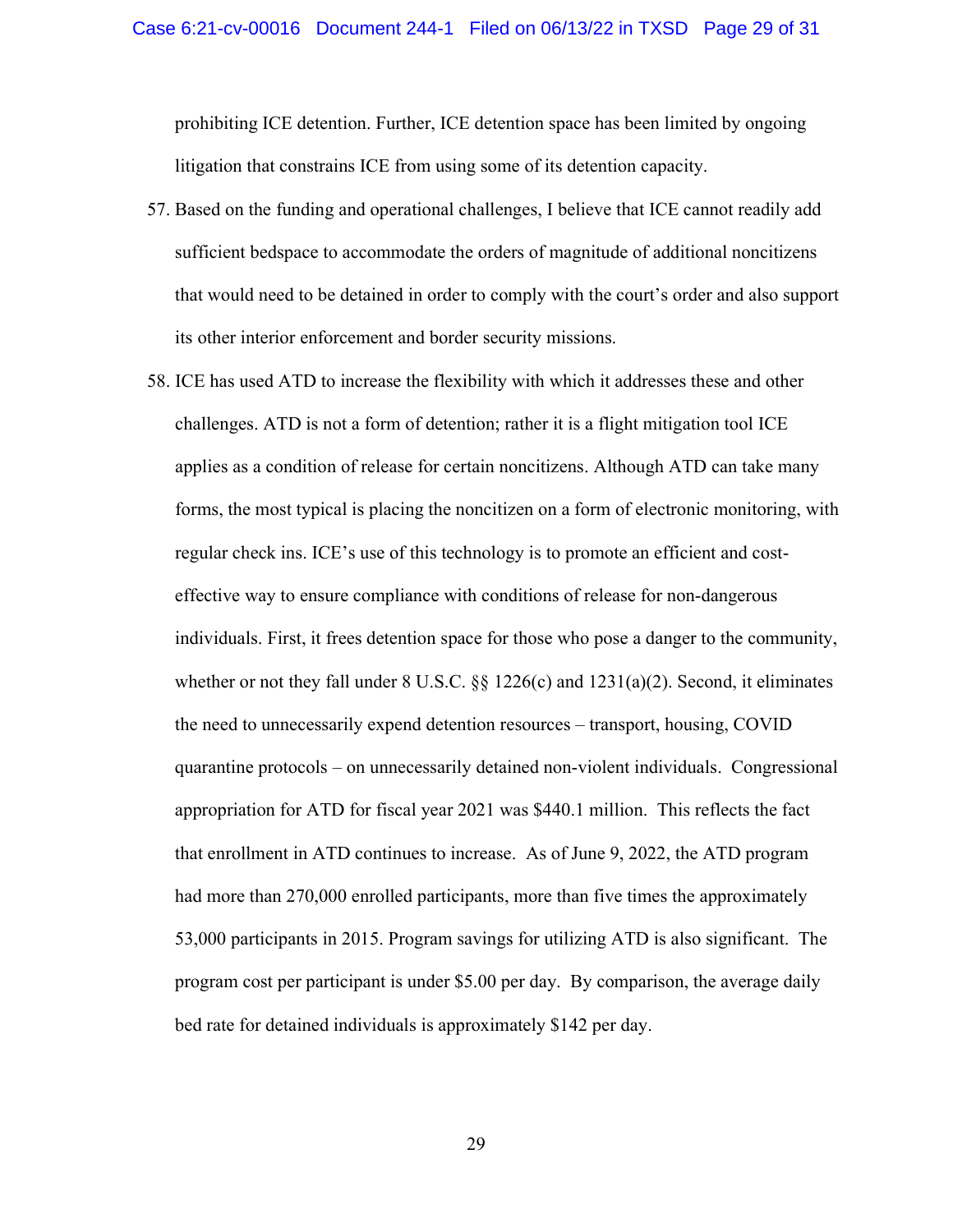59. As reflected in its proposed budget request for Fiscal Year 2023 (FY23), the

Administration is seeking to focus ICE's priorities on the gravest threats to the community and border security. This is being accomplished by focusing detention on those who truly pose a danger to the community, as well as supporting the border mission, and by reallocating funds to focus on ATD and transportation. Although the funding sought by the administration for bed space has decreased, the funding request for ATD has increased.

- 60. ICE is also playing an increasing role in border security. Since early 2021, ICE has found that it can best relieve impacted CBP stations by (1) enrolling migrants released by CBP in ATD and (2) using air and ground transportation resources to move migrants from impacted CBP stations to other places where they can be processed. In contrast to any suggestions that such funds are fungible, any significant reprogramming or transferring of funds from these valuable programs would also damage other important DHS priorities and programs. This could include funds appropriated to support important programs like Fugitive Operations and the Transportation and Removal program could be jeopardized by reallocation of funds without regard to the department's overall mission. ICE's budget is very constrained. In a climate where it is politically difficult for Congress to increase the topline funding for ICE, any increase in ICE programs like ATD and Transportation have required requisite decreases in other ICE programs like detention.
- 61. I declare, under penalty of perjury under 28 U.S.C. § 1746, that the foregoing is true and correct to the best of my knowledge and belief, and that this declaration is based on my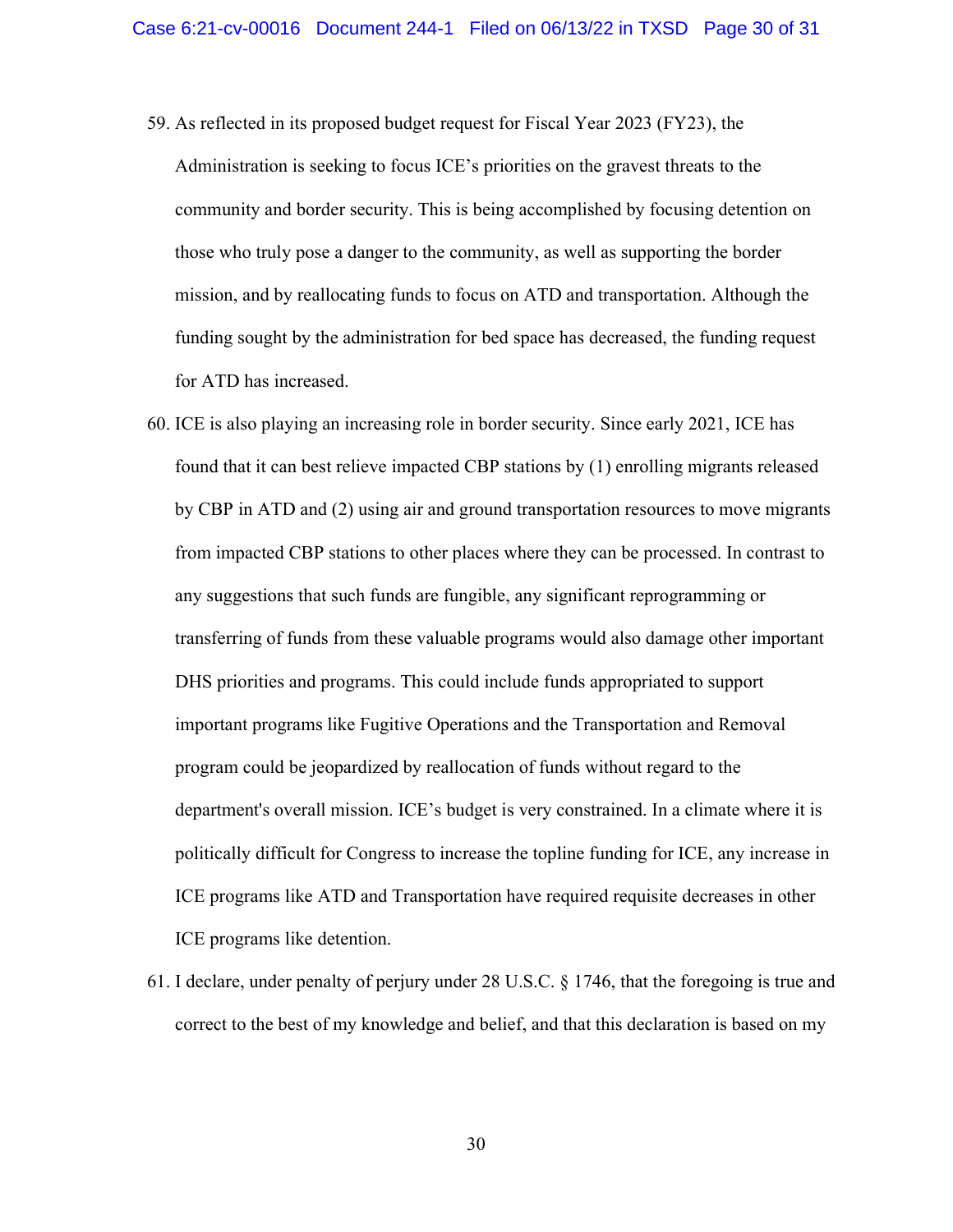personal knowledge, as well as the information provided to me by other employees of

the Department of Homeland Security.

Signed on this 13th day of June, 2022.<br> **DANIEL A Digitally signed by DANIEL DANIEL A** Date: 2022.06.13 14:09:23 **BIBLE**  $-04'00'$ 

**Daniel Bible** Deputy Executive Associate Director **Enforcement and Removal Operations** U.S. Immigration and Customs Enforcement